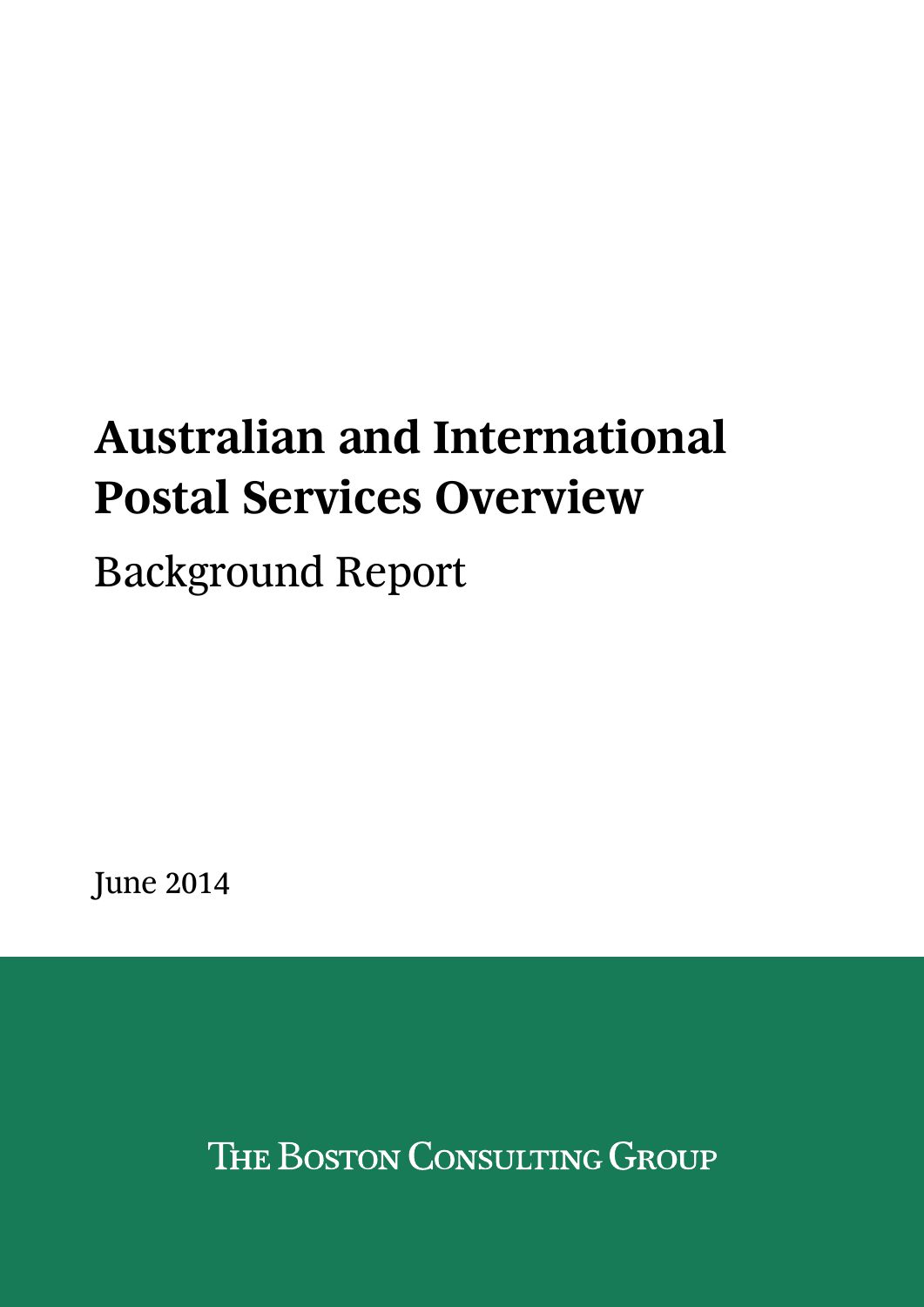# <span id="page-1-0"></span>**Preface**

This document has been prepared by The Boston Consulting Group (BCG) for the Commonwealth of Australia (the Commonwealth) as part of our engagement to conduct an expert assessment of an internal review by Australia Post of its letters business.

The materials contained in this document were developed for the sole use of the Commonwealth of Australia and for the limited purposes described in the proposal and are subject to BCG's Standard Terms and Conditions, or such other agreement as may have been previously executed by BCG and the Commonwealth.

BCG has made no undertaking to update these materials after the date hereof notwithstanding that such information may become outdated or inaccurate.

BCG retains ownership of, and all rights to the materials. These materials serve only as the focus for discussions and may not be relied on as a stand-alone document. Further, third-parties may not, and it is unreasonable for any third-party to, rely on these materials for any purpose whatsoever. To the fullest extent permitted by law (and except to the extent otherwise agreed and signed in writing by BCG), BCG shall have no liability whatsoever to any Third-Party, and any Third-Party hereby waives any rights and claims it may have at any time against BCG with regards to these services, these materials or other materials, including the accuracy and completeness thereof. Receipt and review of this document shall be deemed agreement with and consideration for the foregoing.

BCG does not provide fairness opinions or valuations of market transactions and these materials should not be relied upon or construed as such. Further, the financial evaluations, projected market and financial information, and conclusions contained in these materials are based on standard methodologies, are not definitive forecasts and are not guaranteed by BCG. BCG has used a combination of public and confidential data and assumptions provided to BCG by the Commonwealth and Australia Post. Changes in the underlying data or operating assumptions will clearly impact the analysis and conclusions presented here.

© The Boston Consulting Group, Inc. 2014. All rights reserved.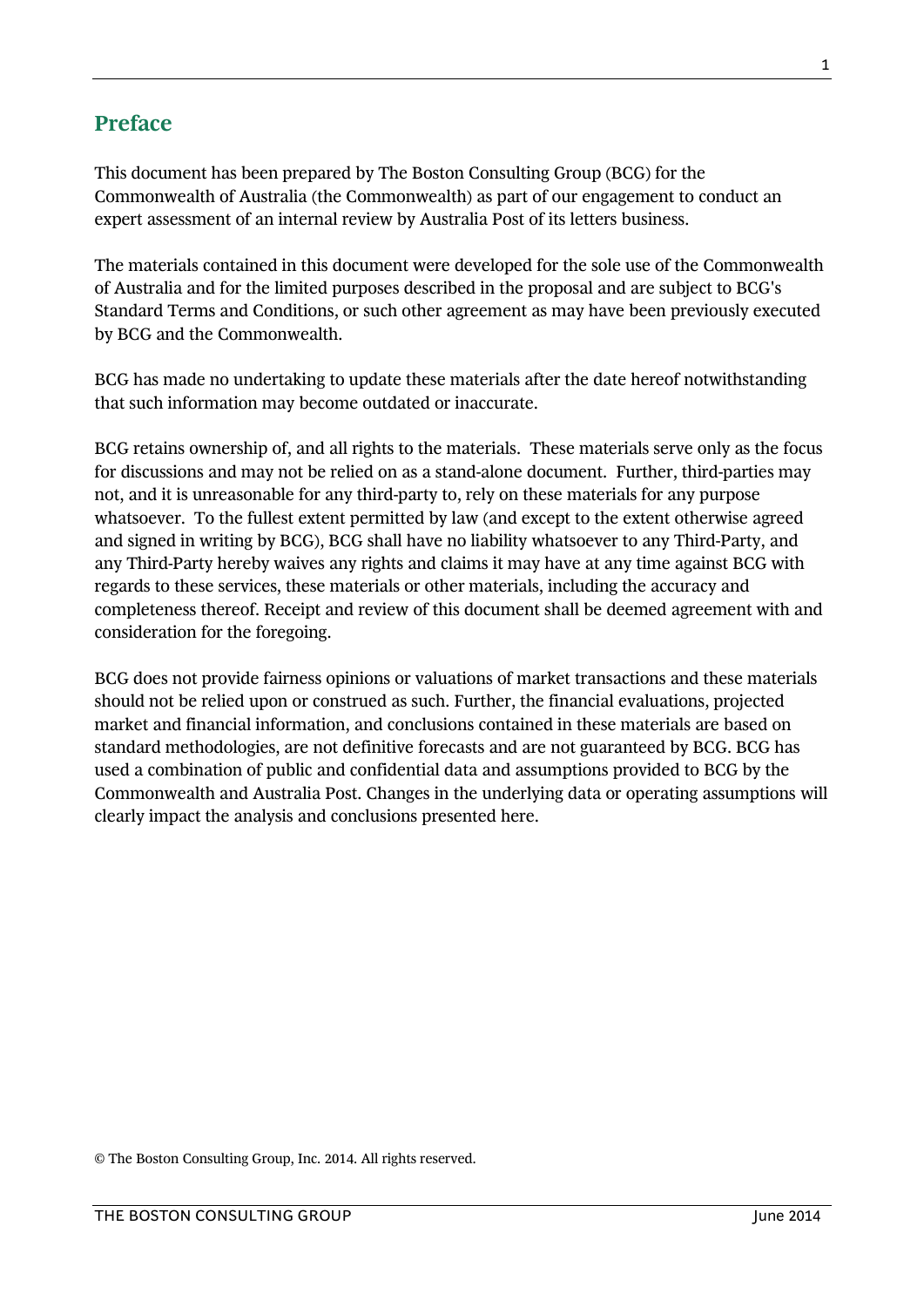<span id="page-2-0"></span>

| The Act                         | The Australian Postal Corporation Act 1989 which governs the activities of<br>Australia Post                                                                                                        |  |  |  |  |  |  |
|---------------------------------|-----------------------------------------------------------------------------------------------------------------------------------------------------------------------------------------------------|--|--|--|--|--|--|
| <b>CAGR</b>                     | Compound annual growth rate                                                                                                                                                                         |  |  |  |  |  |  |
| <b>CMB</b>                      | Community mail box                                                                                                                                                                                  |  |  |  |  |  |  |
| <b>CMS</b>                      | Australia Post's Communication Management Services business unit,<br>which includes its letters business                                                                                            |  |  |  |  |  |  |
| <b>CPA</b>                      | <b>Community Postal Agency</b>                                                                                                                                                                      |  |  |  |  |  |  |
| <b>BCG</b>                      | The Boston Consulting Group                                                                                                                                                                         |  |  |  |  |  |  |
| $D+X$                           | Day plus x days, used to describe the speed of delivery for a letter, the<br>letter will be delivered within x working days of the posting date                                                     |  |  |  |  |  |  |
| <b>Corporate Plan</b>           | Unless otherwise specified, refers to Australia Post's Corporate Plan<br>2013/14 to 2016/17                                                                                                         |  |  |  |  |  |  |
| <b>FTE</b>                      | Full time equivalent, usually in reference to employees                                                                                                                                             |  |  |  |  |  |  |
| <b>FY</b>                       | Financial year                                                                                                                                                                                      |  |  |  |  |  |  |
| <b>GDP</b>                      | Gross domestic product                                                                                                                                                                              |  |  |  |  |  |  |
| <b>IPC</b>                      | <b>International Post Corporation</b>                                                                                                                                                               |  |  |  |  |  |  |
| <b>LPO</b>                      | <b>Licensed Post Office</b>                                                                                                                                                                         |  |  |  |  |  |  |
| <b>Minister</b>                 | Unless otherwise stated this refers to the Minister for Communications                                                                                                                              |  |  |  |  |  |  |
| <b>Momentum case</b>            | The "base case" against which reform options are compared. Assumes no<br>reform to the letters business. BCG's momentum case is adjusted based<br>on the underlying market volume decline scenario. |  |  |  |  |  |  |
| Ordinary                        | All other letters that are not PreSort or some other form of special service<br>for which a special charge or additional fee is payable                                                             |  |  |  |  |  |  |
| Performance<br><b>Standards</b> | The Australian Postal Corporation (Performance Standards) Regulations<br>1998. These define the service requirements for Australia Post's reserved<br>letters service                               |  |  |  |  |  |  |
| <b>PES</b>                      | Australia Post's Parcels and Express Services business unit                                                                                                                                         |  |  |  |  |  |  |
| <b>PBT</b>                      | Profit before tax                                                                                                                                                                                   |  |  |  |  |  |  |
| P&L                             | Profit and loss financial statement                                                                                                                                                                 |  |  |  |  |  |  |
| <b>PreSort</b>                  | Bulk letters that are sorted by the customer prior to Australia Post<br>acceptance and delivered by Australia Post at a discount                                                                    |  |  |  |  |  |  |
| <b>Reserved service</b>         | Australia Post has a statutory monopoly over services reserved to it by<br>the Australian Postal Corporation Act 1989. These include the provision of<br>a letters service in Australia.            |  |  |  |  |  |  |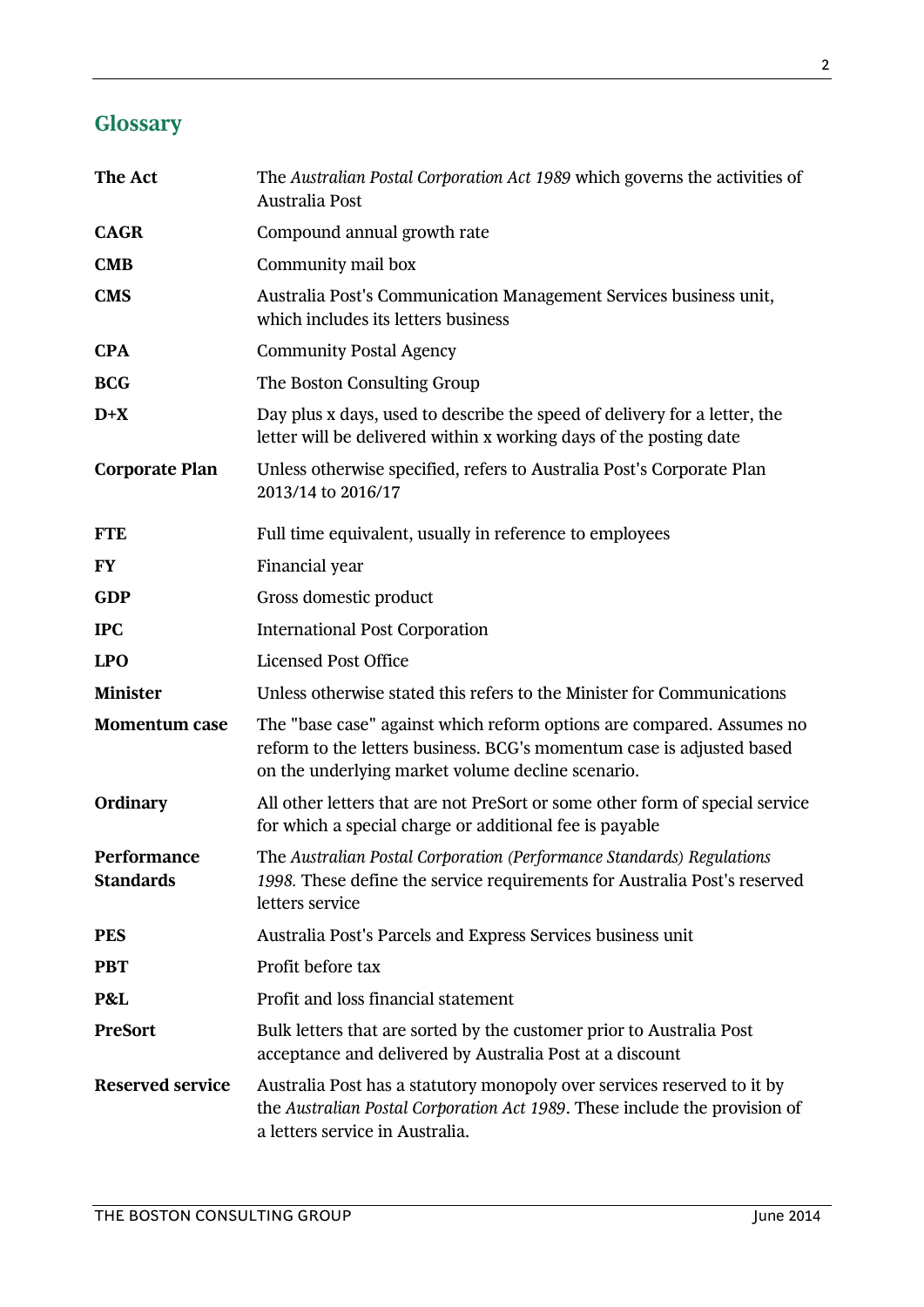# <span id="page-3-0"></span>**Table of Contents**

| 2.               |  |
|------------------|--|
| 3.               |  |
| $\overline{4}$ . |  |
| 5.               |  |
| 6.               |  |
|                  |  |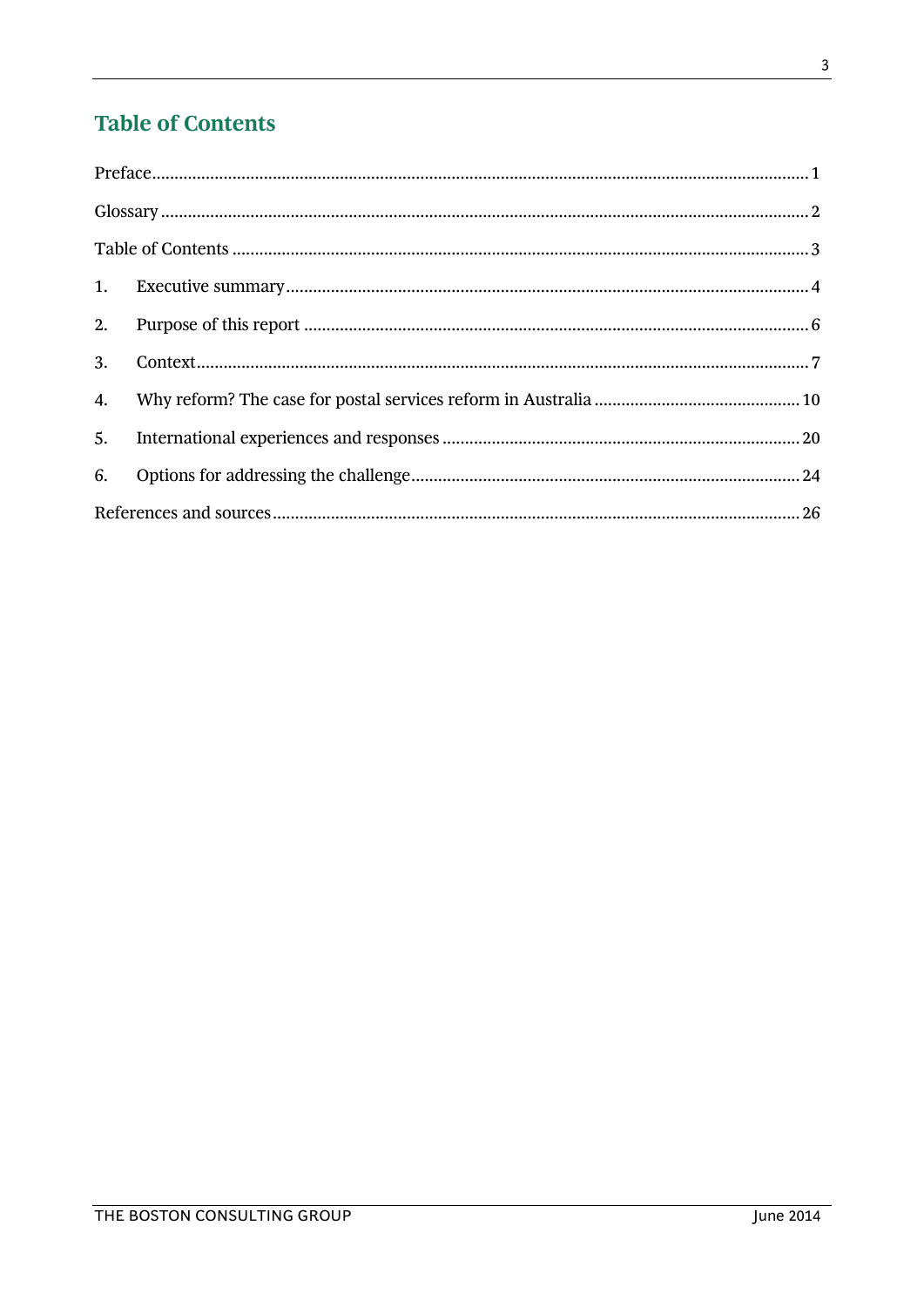## <span id="page-4-0"></span>**1. Executive summary**

Changes in technology and consumer behaviour are driving a sharp decline in demand for letter services within Australia, which is putting pressure on Australia Post's profitability and its ability to deliver on its two policy objectives: providing a universal letter service to all Australians, while providing a commercial return to shareholders. Recognising the need for reform, Australia Post conducted an internal review of its letters business, with a particular focus on the challenges arising from the decline in its letter volumes and possible options for reform.

The Boston Consulting Group (BCG) was engaged by the Commonwealth of Australia (as represented by the Department of Communications and the Department of Finance) to provide an expert assessment of this internal review. This document provides a summary of relevant background material developed by BCG as part of its assessment. It includes an overview of the challenges Australia Post is facing, some examples of how overseas postal operators have responded to similar challenges, and a summary of the reform options available.

Overall, BCG agrees that the strategic assumptions underpinning Australia Post's case for postal reform are valid, and reform to the letters business is urgently needed. The four underlying assumptions that underpin Australia Post's case for reform and BCG's assessment of them are as follows:

- Australia Post expects letter volumes will decline by 11.4% per annum to FY19/20. BCG estimates letter volumes will decline by 8 to 11% per annum to FY19/20. Although Australia Post's forecasts are slightly outside this range, BCG considers them to be reasonable for planning purposes;
- The letters cost base is largely fixed, driven by service requirements described in the Performance Standards. BCG estimates the letters business has ~80% fixed costs. The implication of the high fixed cost base is that there are limited opportunities to achieve further cost savings as volumes decline, without making associated changes to the Performance Standards. These standards are defined in the *Australian Postal Corporation (Performance Standards) Regulations 1998.* Changes to these regulations are required to enable postal reform;
- Without reform, letters losses will soon overwhelm parcel profits. BCG's assessment is that escalating letters losses will quickly overwhelm parcel profits with overall losses for Australia Post as early as FY14/15. By our estimates, this will result in a total cumulative deficit of \$12.1 billion for the letters business and \$6.6 billion for Australia Post overall over ten years from FY13/14 to FY22/23. From a commercial perspective, BCG does not believe it is either feasible or desirable to rely on the profits from a growing, competitive parcels business to fund the losses of the declining letters monopoly; and
- Service levels under the current model of letter delivery exceed the demands of most customers. BCG's analysis of available survey data supports this view. Surveys suggest only one-third of receivers use their mail directly on the day they receive it, half would accept three day delivery and very few would be willing to pay to maintain five day delivery, with little variation across customer segments.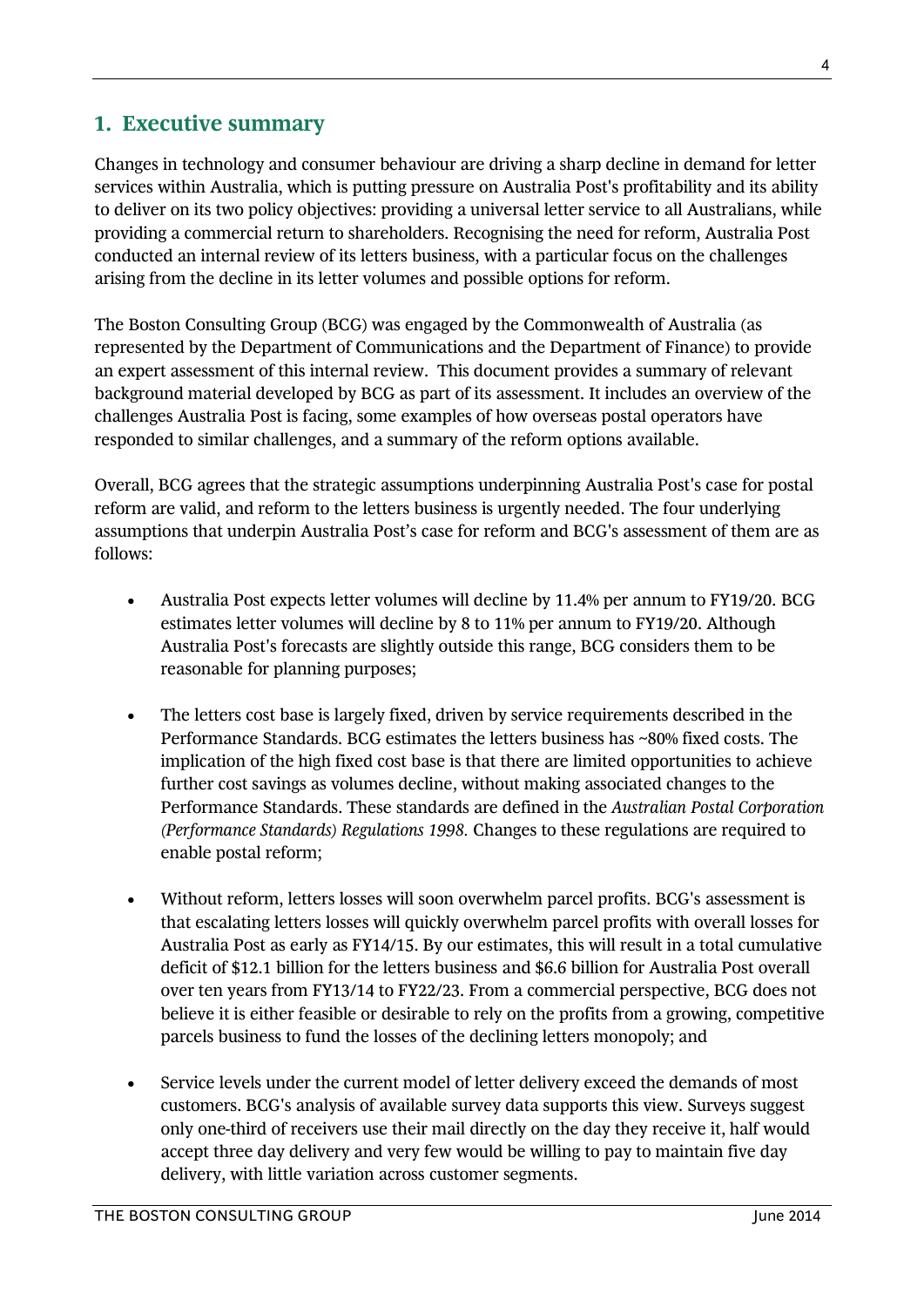The challenges Australia Post faces in terms of falling letter volumes are common to postal operators around the world. In many cases, these operators are already years ahead of the experience in Australia and lessons can be learned from their experiences. Responses by international postal operators have drawn on a mix of three types of levers – price, service and operating model – used to differing extents and in different combinations depending on local circumstances.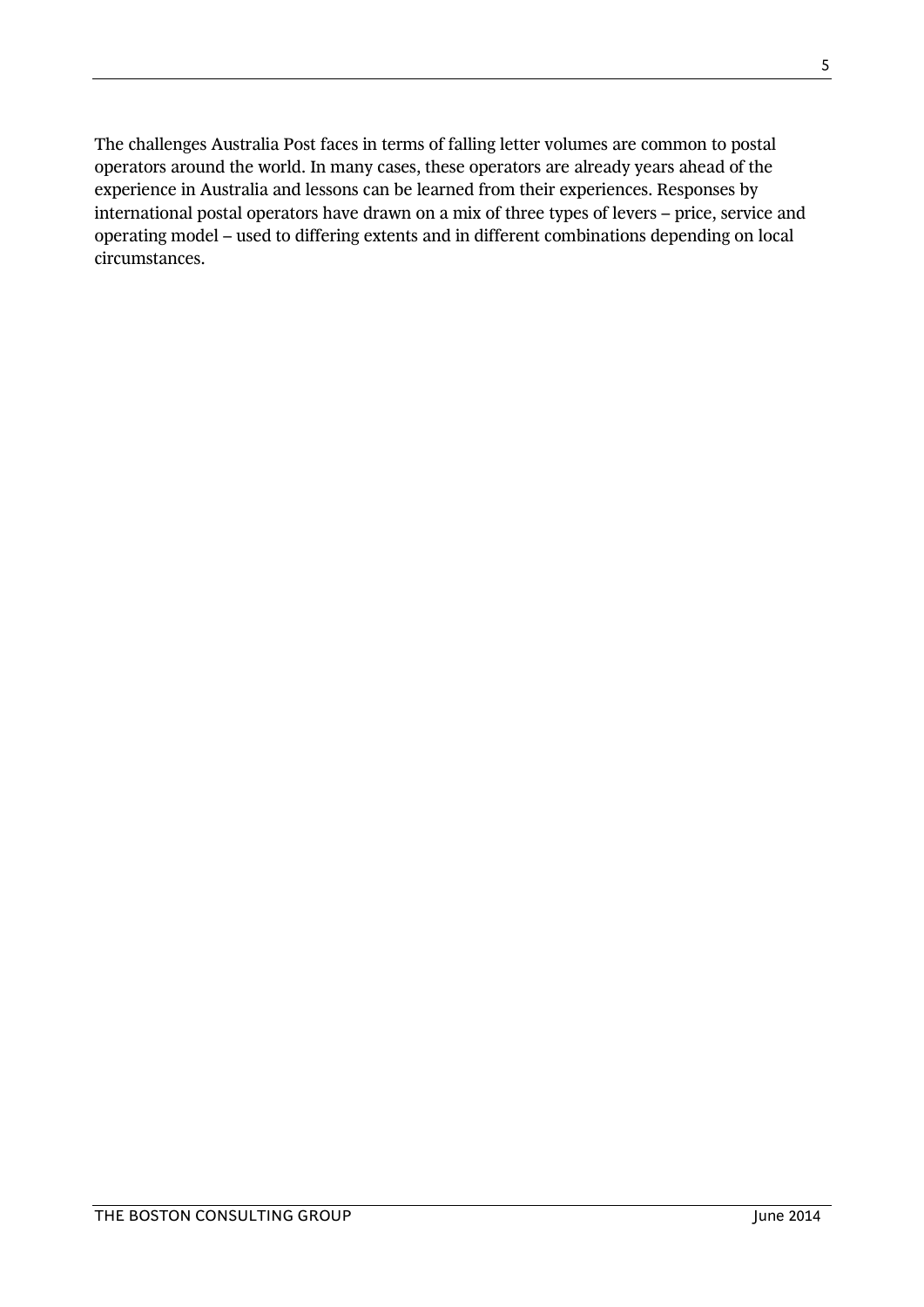# <span id="page-6-0"></span>**2. Purpose of this report**

The Boston Consulting Group (BCG) was engaged in March 2014 by Australia Post's two shareholder Departments (the Department of Communications and the Department of Finance) to undertake an expert assessment (the Assessment) of an internal review of the letters business conducted by Australia Post.

This document provides a summary of relevant background material prepared by BCG as part of its assessment. It provides an overview of the challenges Australia Post is facing, some examples of how overseas postal operators have responded to similar challenges, and a summary of the options available.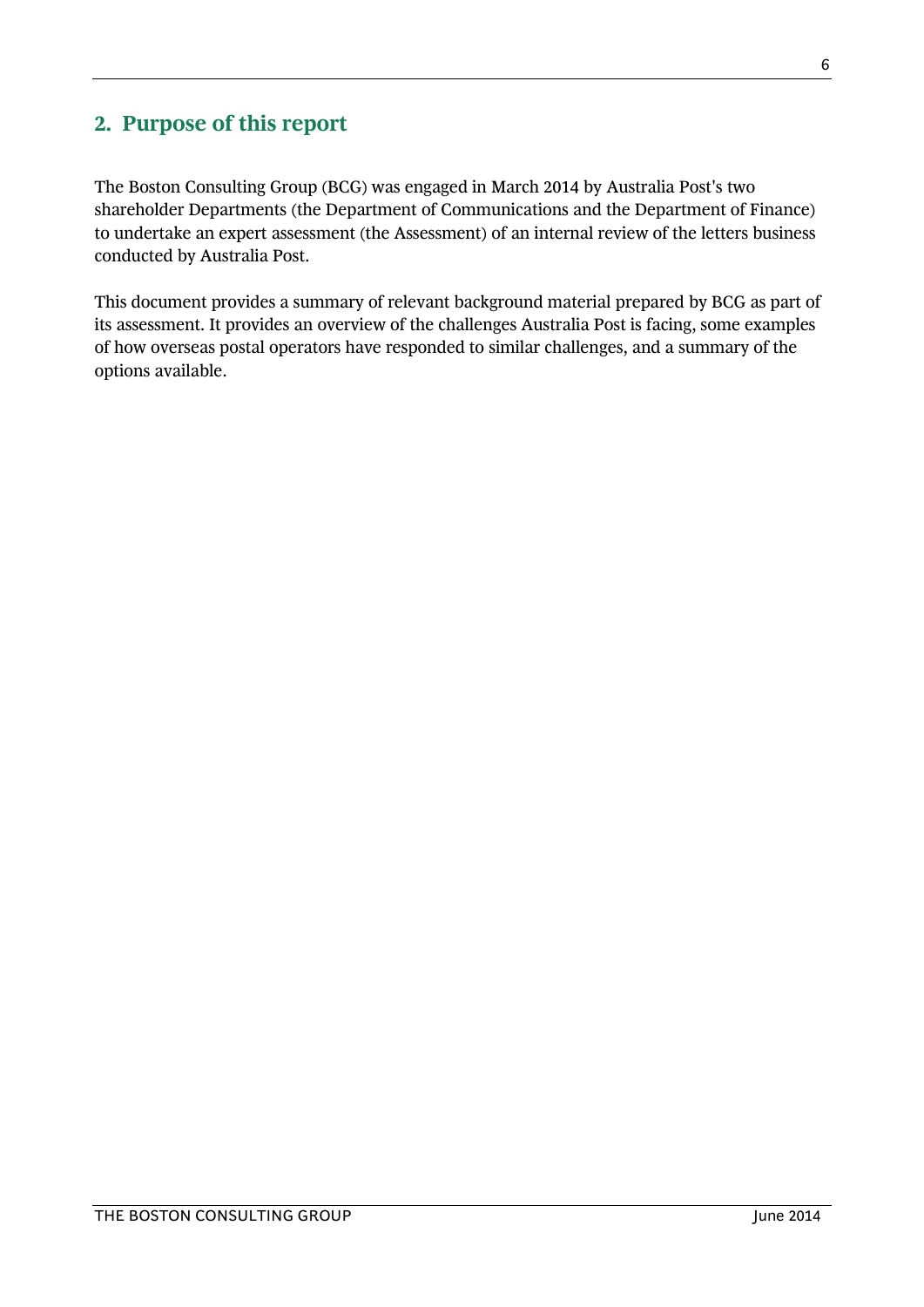## <span id="page-7-0"></span>**3. Context**

Changes in technology and consumer behaviour are driving a sharp decline in demand for letter services within Australia, which is putting pressure on Australia Post's profitability and its ability to deliver on its two policy objectives: providing a universal letter service to all Australians, while providing a commercial return to shareholders.

Australia Post operates under the *Australian Postal Corporation Act 1989* (the Act) with dual policy objectives: to provide a universal letter service that is reasonably accessible by all Australians; while operating in a manner consistent with sound commercial practice to provide a financial return to its shareholders.

The organisation employs over 32,000 people and provides employment for some 10,000 licensees, franchisees and contractors.<sup>1</sup> Australia Post has paid a dividend to the Government every year since corporatisation in 1989.

At the time of BCG's analysis, Australia Post was organised into three Strategic Business Units:

- Communication Management Services (CMS), including a letters business with both reserved<sup>2</sup> and commercial services and a digital business including the MyPost Digital Mailbox;
- Parcels and Express Services (PES)<sup>3</sup>, including international letters as well as parcels and express products; and
- Retail Services, operating 4,429 retail outlets across Australia (with 2,561 in regional and remote areas), including 761 corporate post offices, 2,895 Licensed Post Offices (LPOs)<sup>4</sup>, 29 franchised outlets and 744 community postal agencies (CPAs)<sup>5</sup>.

BCG's Assessment focused on the letters business, contained within the CMS unit. The parcels and retail businesses were out of scope for this work.

The CMS unit employs approximately 21,000 FTEs. More than half (55%) are involved in delivery activities; a further 33% are involved in letter acceptance, processing and transport, with the remaining 12% involved in other activities, including corporate support services.<sup>6</sup> The CMS unit has costs of around \$2,360 million (2012/13), of which \$235 million are payments made to the Retail Services unit for services conducted by retail outlets.<sup>7</sup>

<sup>7</sup> Data supplied by Australia Post.

<sup>1</sup> *Australia Post Annual Report 2013.*

<sup>2</sup> 'Reserved' services are those which Australia Post has exclusive rights over via the *Act*, and include the domestic carriage of letters weighing less than 250 grams.

<sup>3</sup> Australia Post's letter and parcel delivery networks operate separately: metro delivery is typically via motorcycle for letters, and van for parcels.

<sup>4</sup> Of the 66% of Australia Post retail outlets that are LPOs, the majority are in rural and remote areas and are run in conjunction with another business such as a newsagent or general store.

<sup>5</sup> *Australia Post Annual Report 2013.*

<sup>6</sup> Data supplied by Australia Post.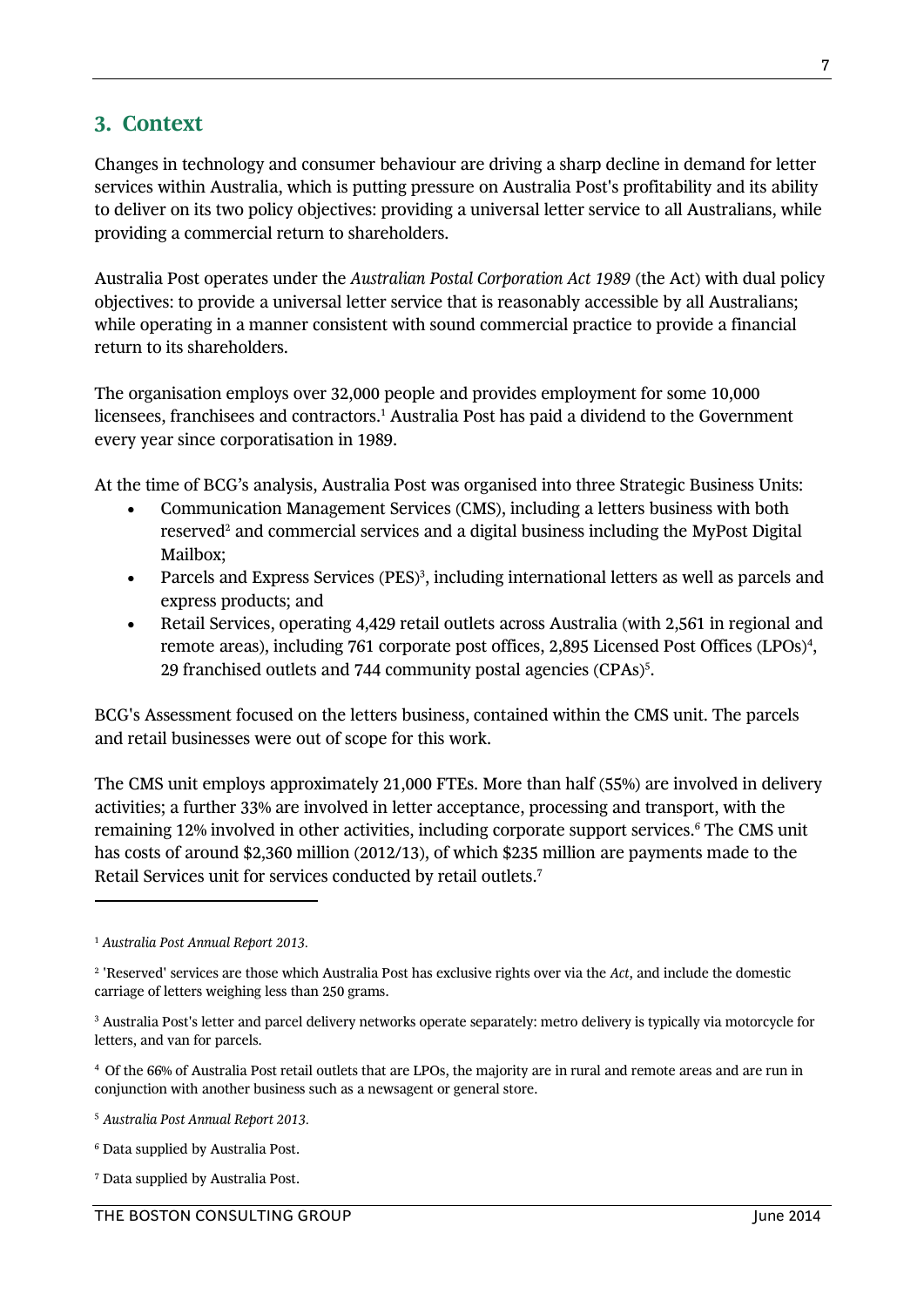The addressed domestic letters business within CMS can be split into PreSort (that is, bulk letter mailings), Ordinary (other letters), and Print Post (newspapers, catalogues, and magazines). Exhibit 1 describes the relative size of these products, as well as the split by purpose (i.e. transactional, promotional or social) and sender type.



## **Exhibit 1: Australia Post's addressed letter 'mailbag' is predominantly business or government transactional mail**

Over 90% of letter volumes are sent by businesses or government. In 2009/10 (the most recent year in which data was available for household expenditure) a typical household spent around \$8 to \$19 per year on sending letters, substantially less than they spent on phones (\$1,750), TVs (\$670), computers (\$384) or the internet (\$404).  $8$ 

Between 2008 and 2012, Australian addressed letter volumes declined at an average rate of 4.7% per annum, with even faster rates of decline in 2013<sup>9</sup> . This is consistent with what BCG has observed in overseas markets, although the Australian peak in addressed letter volumes occurred later than in many European countries (see Exhibit 2).

 $\overline{a}$ 

<sup>8</sup> *ABS Household Expenditure Survey 2009-10*. Television expenditure includes both physical equipment and Pay TV subscriptions. Internet charges include online downloads. Annual spending on letters was estimated at 3-7% of Ordinary and PreSort letters, assuming these were all posted at that year's basic postage rate of \$0.55 and divided across the approximate 8 million households in Australia. The Household Expenditure Survey suggests that a higher value of around \$68 is spent annually on "postal charges", which would include purchases beyond addressed letters such as parcels.

<sup>9</sup> The annual rate of decline was 6.3% in 2012-2013.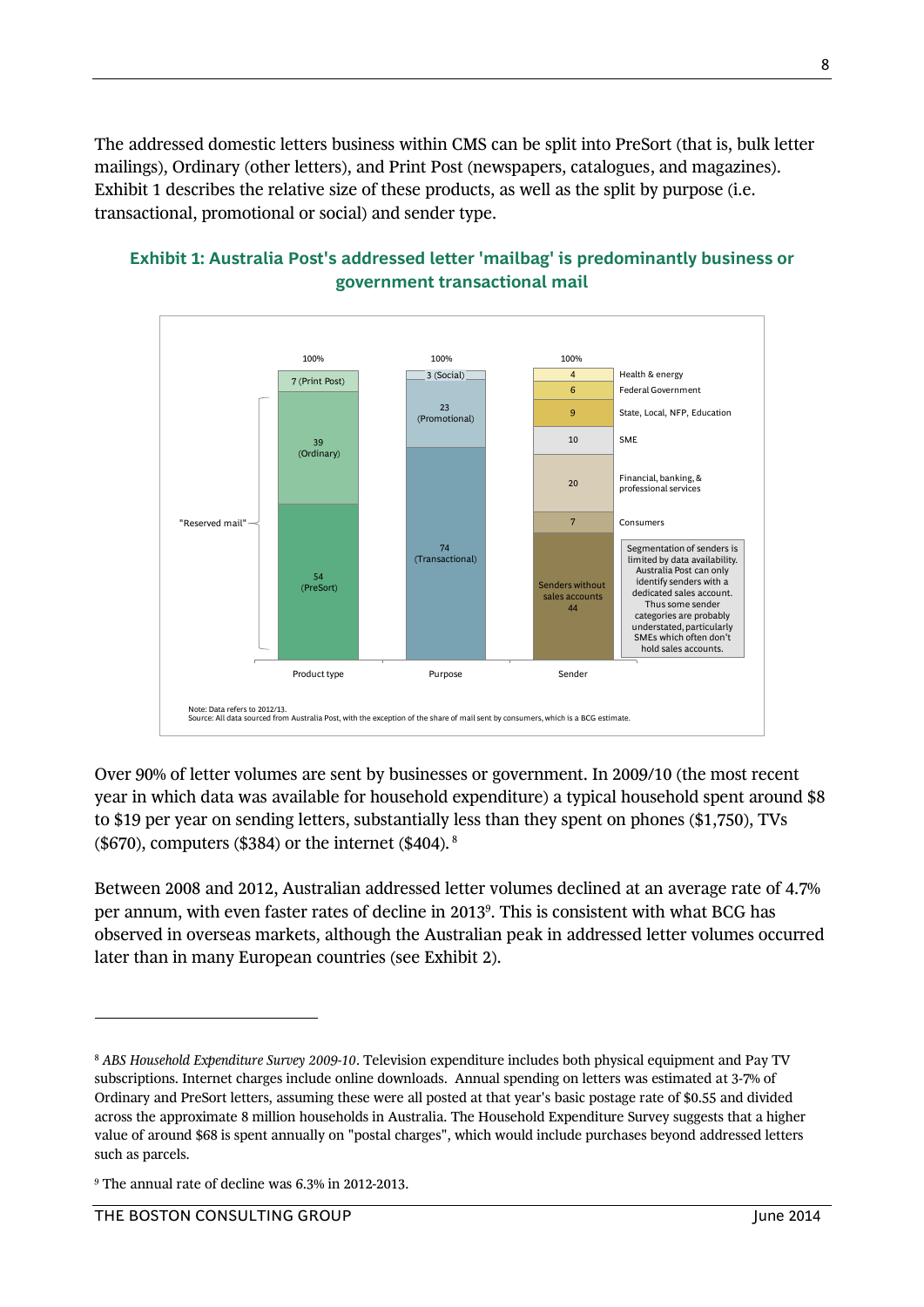

**Exhibit 2: Decline rates among international peers are accelerating**

Overseas, declining volumes have been hastened by consumers embracing digital communications technology. Since the global financial crisis in 2008, volume declines have continued to accelerate, with no sign of stabilising, due to: $10$ 

- Increased internet usage and adaptation to online platforms, and the rise of smart phones and tablet computers;
- Softer economic growth as a result of the crisis; and
- Cost-cutting measures among major senders, accelerated by the crisis, including increased emphasis on digital substitution (switching to digital channels such as email), rationalisation (for instance, sending account statements at quarterly or half-yearly intervals rather than monthly) and consolidation (sending multiple documents in one envelope).

Most of the decline rates we observe across different countries can be explained by a combination of GDP growth and levels of digital adoption. However, some divergence is still apparent. For example, the rapid decline in Denmark has been encouraged by the successful introduction of "e-Boks" (a secure digital mailbox service), and efforts to promote e-government. In contrast, Germany has maintained relatively strong letter volumes partly due to a high share of low-cost promotional letters, which have not declined as quickly. See section 5 for a discussion of the experiences in other countries.

<sup>&</sup>lt;sup>10</sup> Interview with Diversified Specifics.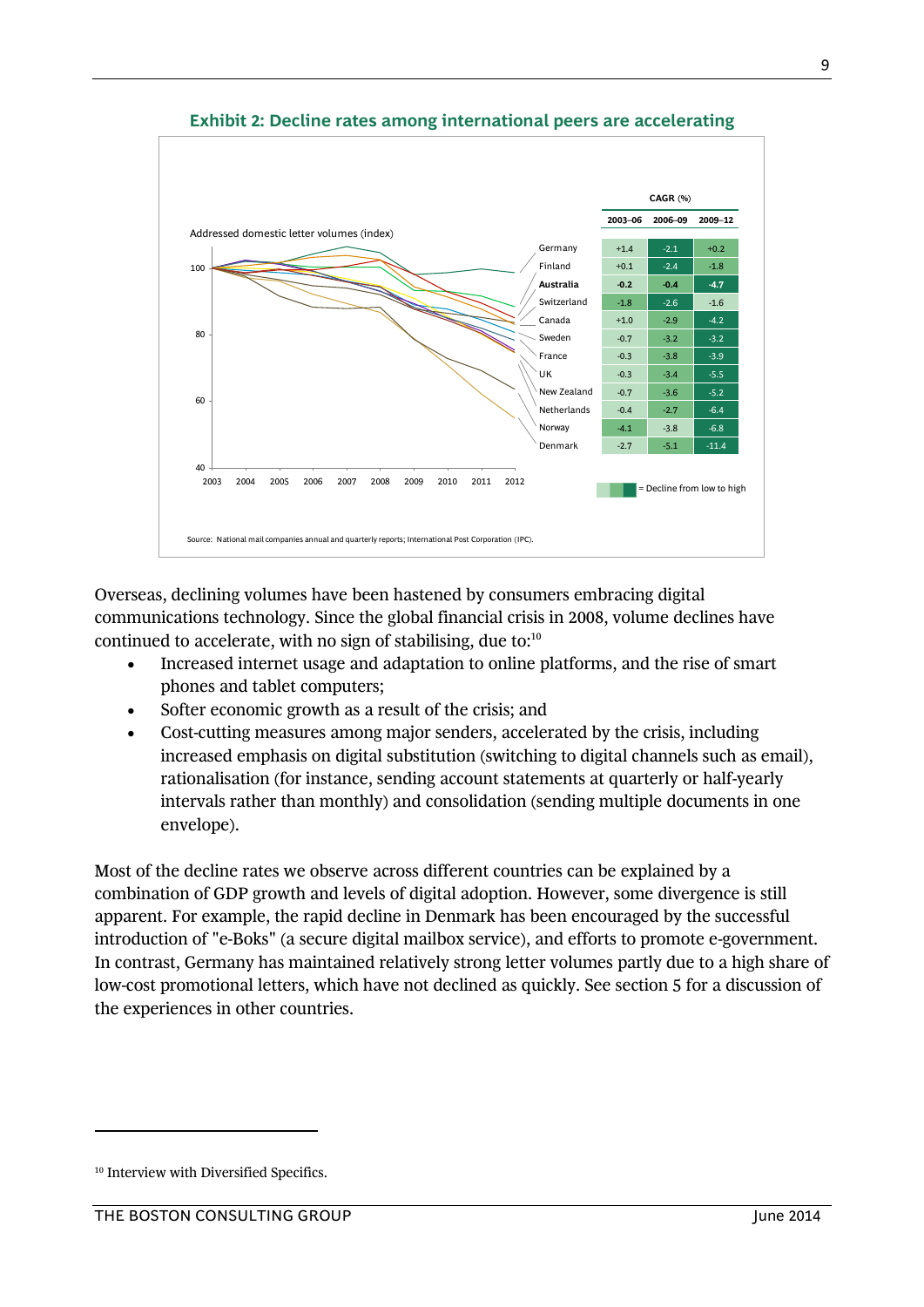# <span id="page-10-0"></span>**4. Why reform? The case for postal services reform in Australia**

The sharp decline in demand for letter services is putting pressure on Australia Post's ability to meet its dual policy objectives. Recognising the need for reform, Australia Post conducted an internal review of its letters business, particularly examining the challenges arising from declining letter volumes.

In its review, Australia Post has argued that there is an urgent need for reform of the letters business. In its assessment of that review, BCG identified four underlying strategic assumptions. The four assumptions, and BCG's assessment of them, are summarised in Exhibit 3.

Overall, BCG's assessment is that Australia Posts' strategic assumptions are valid and reform of the letters business is urgently needed.

**Exhibit 3: BCG's assessment is that the underlying strategic assumptions are valid**



#### **4.1. BCG expects letter volumes to decline by 8 to 11% per annum to FY19/20**

BCG expects domestic addressed letter volumes<sup>11</sup> will decline by 8 to 11% per annum to FY19/20. Although the Australia Post forecasts used in planning are slightly outside this range (11.4%), BCG believes it is prudent for business planning to be based on larger declines given the inherent uncertainty in digital adoption across the economy.

<sup>11</sup> For consistency with Australia Post forecasts, BCG has excluded unaddressed and international letters from its analysis as these make a relatively small contribution to total revenue.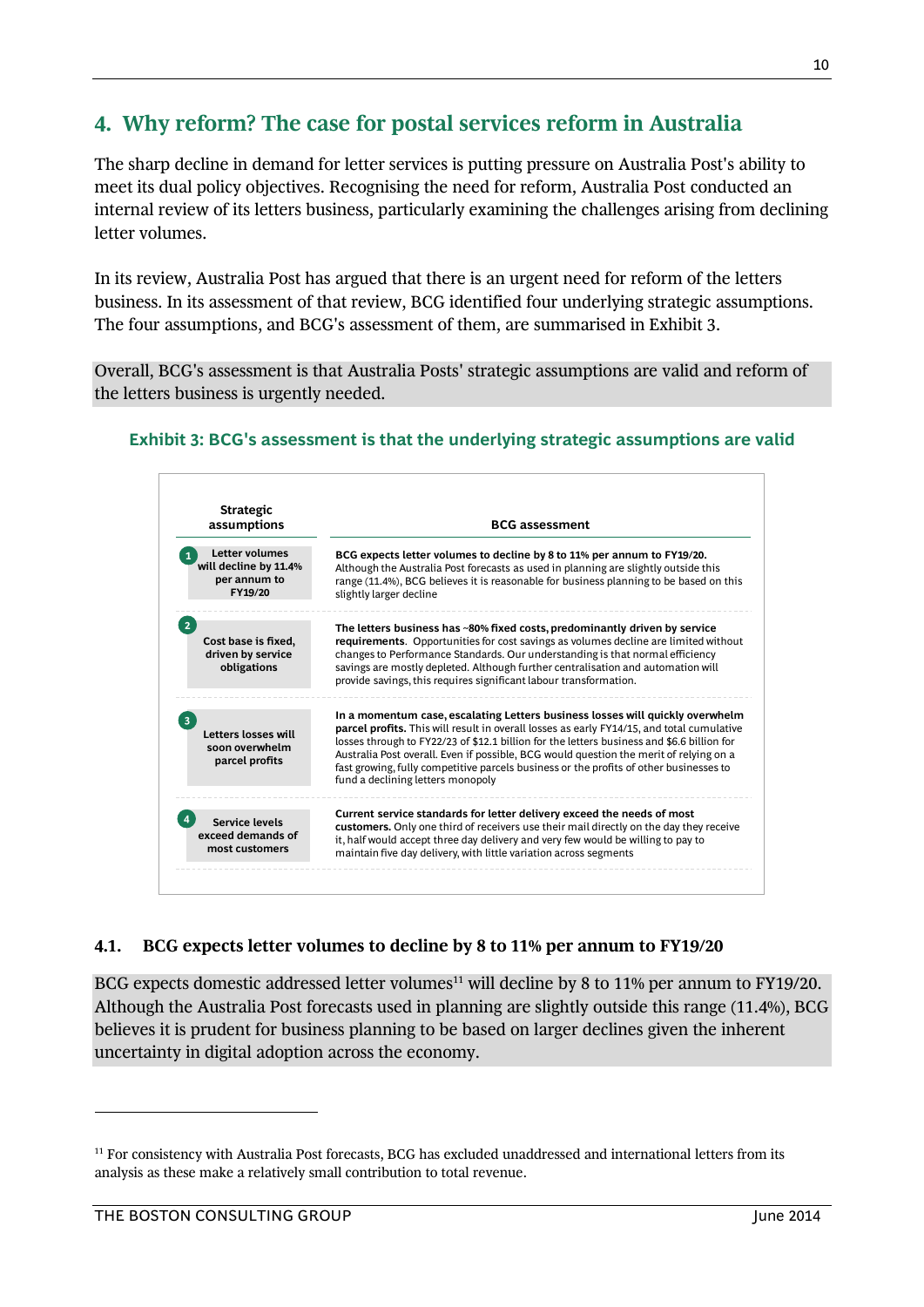The remainder of this section describes BCG's understanding of the Australia Post letter volume forecasts, and describes the outcomes of BCG's analysis.

## **4.1.1. BCG's understanding of Australia Post's forecasts**

Australia Post has forecast significant declines in letter volumes in the last five successive Corporate Plans. Although these forecasts have typically been quite accurate in the first year, they have consistently underestimated the speed of decline in later years; even as they have become increasingly pessimistic (see Exhibit 4). The discrepancies highlight the inherent uncertainty in predicting rates of digital adoption and its impacts in the medium term.

#### **Exhibit 4: Changes in letter volumes are difficult to forecast; Australia Post has consistently under-estimated letter volume declines in the medium term**



Outcomes to date in FY13/14 represent a rare exception, in that actual rates of letter volume decline have been lower than forecast. This was even after factoring in softer declines compared to the previous year due to the impact of the Federal election.

Australia Post forecasts an average decline in domestic addressed letters of 11.4% per annum through to FY19/20. This comprises an average decline of 10.4% per annum through to the end of the current Corporate Plan in FY16/17, after which major letter categories are rolled forward at 2016/17 rates resulting in an aggregate decline of 12.8% per annum to 2019/20.

The Australia Post volume forecast to FY19/20 by product line is presented below in Exhibit 5.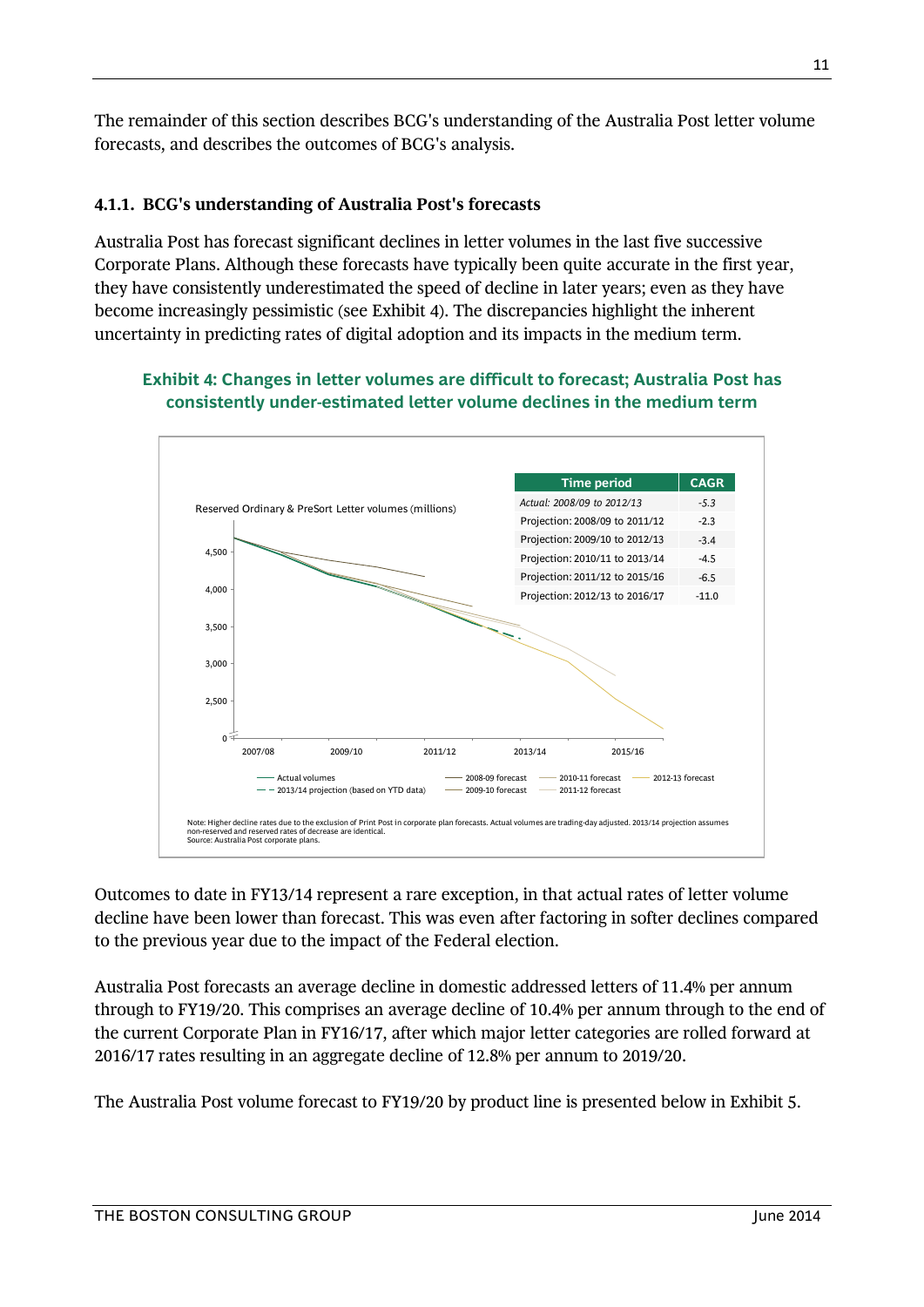

#### **Exhibit 5: Australia Post forecasts an 11.4% annual letter volume decline to FY19/20**

This highlights a very large forecast decline in PreSort letter volumes, linked to the expected uptake of the MyPost Digital Mailbox and other similar products. Based on international experience, BCG believes this overstates the likely scale and speed of the impact of digital mailboxes. The experience in Denmark with e-Boks remains an isolated exception that was driven by specific circumstances (in particular very early adoption on a homogenous platform coowned with the banks before senders developed their own portals) and this is unlikely to be replicable now in Australia.

#### **4.1.2. BCG's estimates of Australia's letter volume declines**

BCG expects domestic addressed letter volumes to decline by 8 to 11% per annum through to FY19/20, and 8 to 12% by FY22/23. This range is derived by applying variations of BCG's regression-based letter volume model, described in this section. Rates of decline are expected to accelerate: BCG's estimates suggest per annum declines of 7 to 9% to FY16/17, moving to between 9 to 13.5% over FY16/17 to FY22/23.

BCG extended the forecast time horizon to FY22/23 (ten years) to produce longer-term estimates for reform planning and to support the subsequent financial modelling of alternate reform plans. To make the Australia Post forecasts comparable, BCG extended these forecasts out a further three years to FY22/23 using the FY19/20 decline rate, giving an average annual decline of 11.8% through to FY22/23.

Exhibit 6 compares the BCG and Australia Post volume forecasts.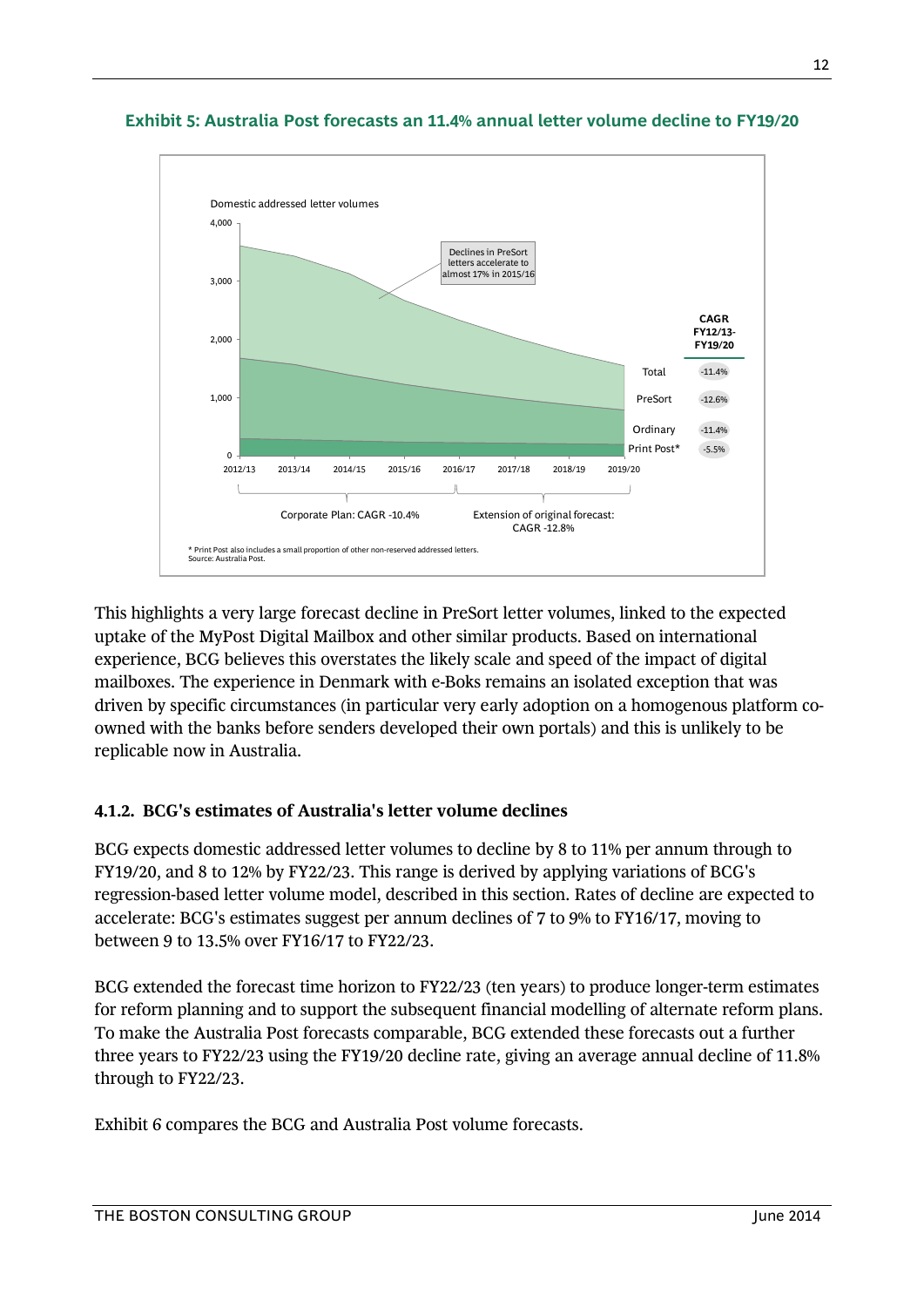#### **Exhibit 6: BCG expects volume declines to be in the range of 8 to 12% per annum over the next ten years**



The lower end of the range (8% per annum to FY22/23) is based on applying an existing BCG regression model linking letter volumes to digital adoption that has been tested in other markets. The analysis was conducted in three steps:

- First, historical growth rates in letter market volumes across 13 different countries were adjusted for the portion driven by changes in GDP;
- Second, the adjusted change in letter volumes was regressed against an index of online retail sales and online media spending over 2010 to 2012; and
- Finally, independently-sourced projections of Australian online retail sales, online media spending data and GDP were used to forecast letter volumes.

The upper end of the range (12% per annum to FY22/23) is based on risk adjustments that were applied to the BCG regression model described above, to account for the 'downside' risks that a historical model is unlikely to capture. Three risk factors were included:

- An additional 4% per annum decline in PreSort letters from 2016/17, translating into a 2% decline in the overall mailbag, due to a rapid introduction of Digital Mailboxes by Australia Post and other players with a concerted effort to drive volumes;
- GDP growth being 1% below forecasts<sup>12</sup> from 2014/15 onwards; and
- An additional 1.5% per annum decline from 2013/14 to account for additional uncertainty about technology adoption and to accommodate the impact of new technologies. This was based on observations of typical forecast errors in other markets.

<sup>12</sup> GDP forecasts for Australia were sourced from Euromonitor.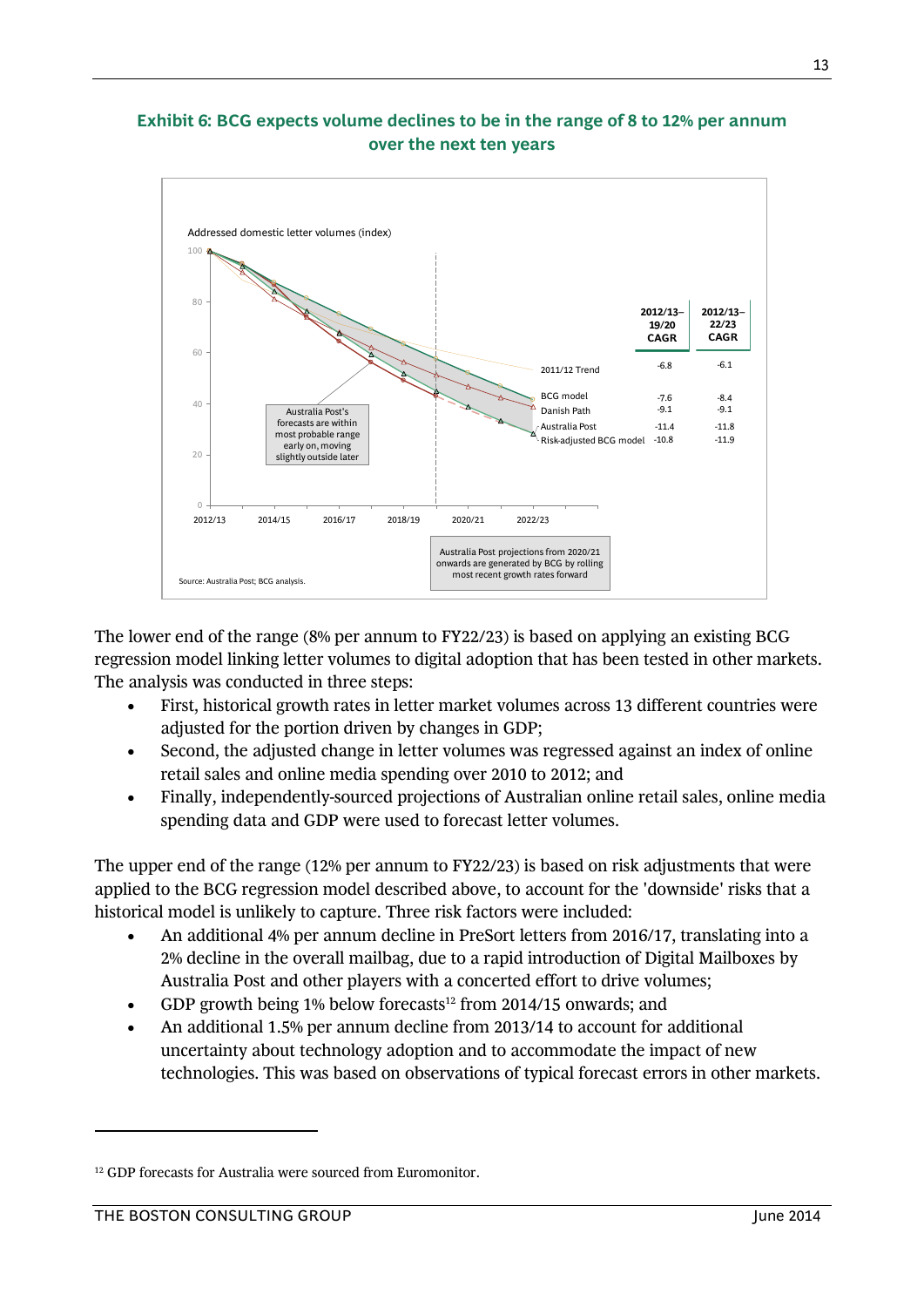Note also that Australia Post's Corporate Plan forecasts over the past five years have underestimated average letter volume declines by between 0.7 – 2.1% per annum.

BCG's view is that the Australia Post forecast decline of 11.4% per annum through to FY19/20 is at the upper end of the range of probable outcomes. Note that BCG's model did not explicitly account for the impact of price changes; rather, price rises consistent with those that have occurred in other markets are captured implicitly.

BCG also tested a range of other methodologies. Two are included for reference in this report, but the results were not used as the basis for the estimated range:

- Danish Path (9.1% per annum to FY22/23): assumes that Australian letter volumes per \$GDP follow the same rate of decline shown by Denmark over the past five years – this approach falls within the forecast range (see section 5.2 for further discussion of the experience in Denmark); and
- 2011/12 Trend (6.1% per annum to FY22/23): based on assuming the growth rates at the level of major mailbag components (PreSort Small and Large, Ordinary Small and Large, Print Post) over FY11/12 to FY12/13 are sustained going forward – this approach cannot capture accelerating declines.

Predicting the future path of letter volumes involves an inevitable degree of uncertainty. BCG believes that the regression-based estimates reflect the probable range of outcomes, and that this range provides sufficient guidance for government decision making.

#### **4.2. The letters business has ~80% fixed costs, predominantly driven by service requirements described in the Performance Standards**

BCG estimates the letters business has ~80% fixed costs, factoring in the network economics associated with prescribed Performance Standards. There are limited opportunities to reduce costs within the framework of the current Performance Standards.

BCG believes that normal efficiency savings are likely to be mostly depleted given recent profit improvement efforts. While centralisation and automation would provide additional savings they would also involve significant labour transformation and are best considered as part of reform planning.

Our estimate of fixed costs in the letters business is based on an outside-in consideration of network economics across each step of the value chain (see Exhibit 7). For each 'cost bucket', BCG assessed the extent to which activity was linked to letters volume versus some other driver (e.g. requirement to visit homes daily). BCG then determined the resulting level of fixed cost for each cost bucket (high is 90% fixed, medium is typically 70% fixed, with processing around 60% fixed, there are no categories with a low fixed cost) based on our experience with other postal operators. The weighted average of this assessment is ~80% fixed costs overall.

The strategic implication of a high fixed cost base in the face of large declines in letter volumes is escalating losses as the basic postage rate can no longer cover the actual cost of processing and delivering letters. Reducing delivery speed and frequency are the key levers to significantly reduce the fixed component of ~60% of costs (that is all cost buckets except indoor delivery, other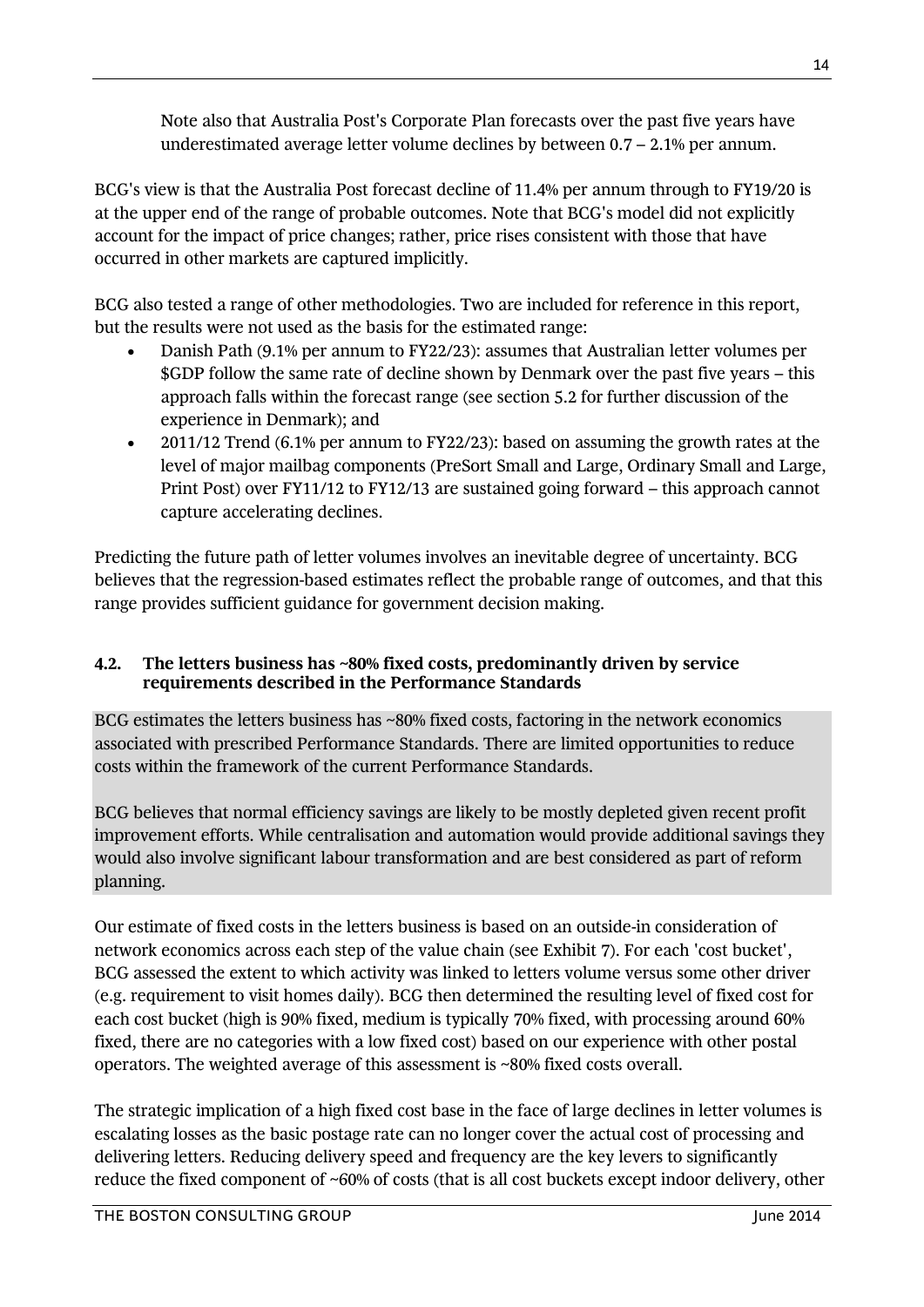operating and indirect costs), but such moves are constrained by the prescribed Performance Standards. Moreover, the annual growth in new households is steadily increasing the physical network required to meet Performance Standards, which is driving cost increases, despite declining volumes.

Even with a highly fixed cost base, there may still be opportunities to improve efficiencies, though these appear limited. Given that Australia Post has already undertaken efficiency improvements to offset previous volume declines it is unlikely to achieve savings of more than 5-10%, based on BCG's experience with other operators. This would only offset an additional 1-2 years worth of volume declines.

Further centralisation and automation would deliver additional savings (for example in indoor delivery) without requiring changes to the Performance Standards. However, as these would significantly change the operations of the business, including the labour model, they are beyond the scope of what would ordinarily be considered efficiency savings and are best considered as part of reform planning.

| <b>Cost bucket</b><br>\$2,360m | Level of<br>fixed cost <sup>2</sup> | Rationale                                                                                                                              | <b>Ways to address</b>                                                                                |  |  |
|--------------------------------|-------------------------------------|----------------------------------------------------------------------------------------------------------------------------------------|-------------------------------------------------------------------------------------------------------|--|--|
| Acceptance                     | <b>Medium</b>                       | . Driven by number of customers and<br>letters as well as how often collected                                                          | • Longer delivery speed to allow less<br>frequent collection                                          |  |  |
| Processing                     | <b>Medium</b>                       | . Volumes as well as delivery speed<br>due to need to process overnight<br>• Level of equipment needed                                 | • Reduce delivery speed to remove<br>need for penalties<br>• Improve sorting logic                    |  |  |
| Transport                      | <b>Medium</b>                       | • Need to cover all routes<br>• Reduces with lower volume                                                                              | • Longer delivery speed for more<br>efficient transport                                               |  |  |
| <b>Indoor Delivery</b>         | <b>Medium</b>                       | • Need to setup frames (required to<br>sort the letters) regardless of volume                                                          | . Automation to allow removal<br>of frames                                                            |  |  |
| <b>Outdoor Delivery</b>        | High                                | • Still need to visit every household<br>regardless of volume, number of<br>households continues to increase<br>while volume decreases | • Less frequent delivery<br>• Reduce number of delivery points<br>(i.e. through Community mail boxes) |  |  |
| <b>Retail Delivery</b>         | High                                | . Still need to slot letters<br>• LPO costs vary more with volume                                                                      | • Less frequent delivery                                                                              |  |  |
| Other Ops1                     | High                                | . Not linked directly to volumes                                                                                                       | $\bullet$ N/A                                                                                         |  |  |
| Indirect                       | High                                | . Not linked to volumes                                                                                                                | . Optimisation activities to bring down<br>indirect costs as other cost buckets<br>fall               |  |  |

## **Exhibit 7: There are limited opportunities to reduce costs within current Performance Standards**

## **4.3. In a momentum case, escalating letters losses will soon overwhelm parcel profits**

A momentum case is a "base case" against which reform options are compared. It assumes no reform to the letters business.

The letters business has made a trading loss every year since FY08/09. These losses have been in the range of \$30-160 million. At an enterprise level the impact of declining letter volumes has,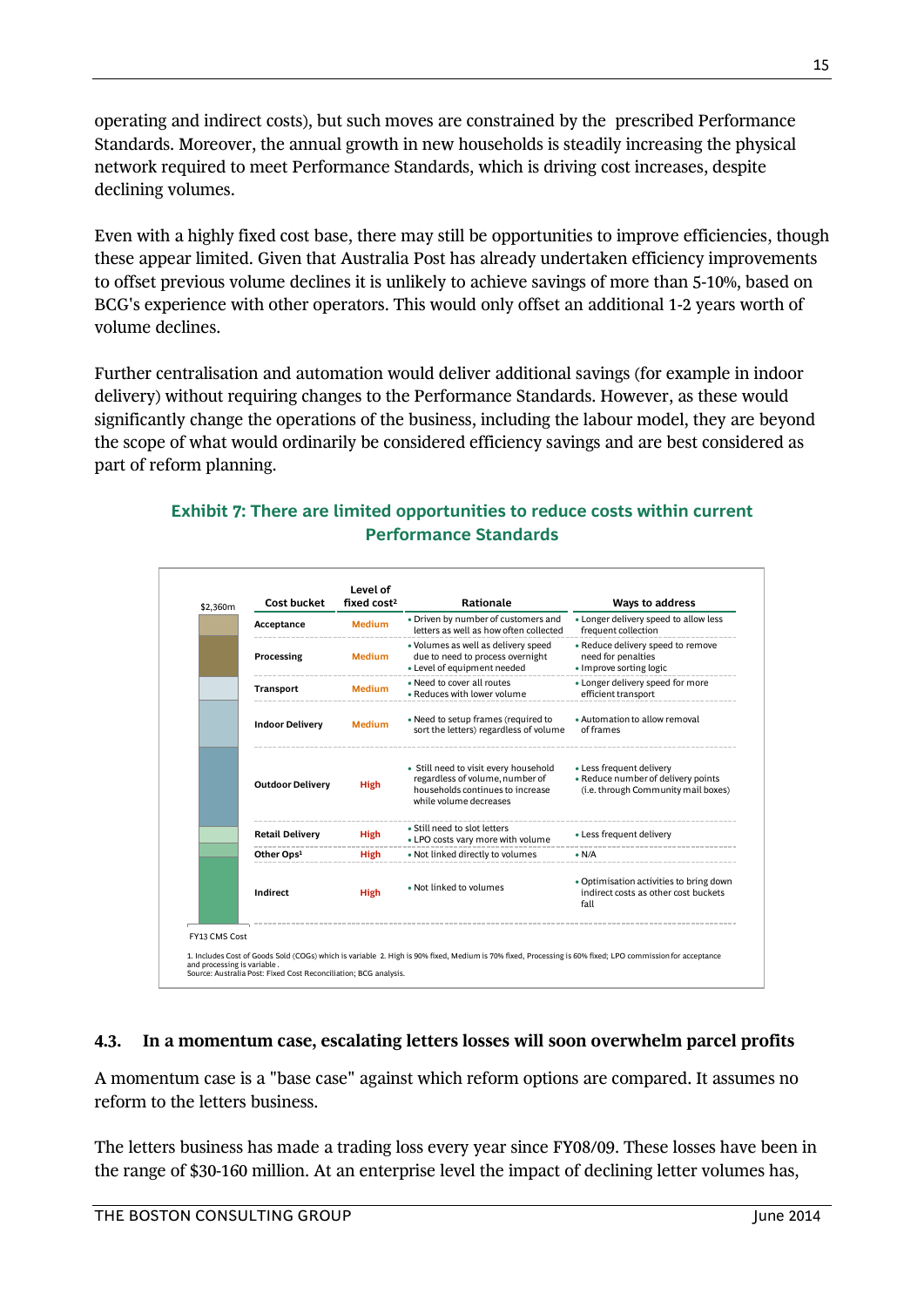until now, been largely mitigated through business improvement initiatives centred on efficiency as well as growth in profits in parcels and retail, enabling the corporation to continue to return a dividend to Government.

In a momentum case, BCG expects that escalating letters losses will soon overwhelm parcel profits. This will result in losses at an enterprise level as early as FY14/15. Although additional efficiency savings might defer losses for 1-2 years, time is required to implement reforms. Even if reforms commenced now they will take years to yield the full financial benefit. BCG does not believe it is either feasible or desirable to rely on the profits of the growing, competitive parcels business, or the profits of other businesses (e.g. government service delivery through Australia Post's retail outlets), to fund the losses of the declining letters monopoly.

BCG modelled two 'momentum' scenarios to estimate the scale of potential losses for Australia Post if letters reform is not undertaken. Exhibit 8 summarises the outcomes of this modelling.

In the 'conservative' momentum scenario, BCG assumes that letter volumes will decline in line with the Australia Post forecast (11.8% per annum to FY22/23)<sup>13</sup> and assumes the parcels, retail and MyPost Digital Mailbox businesses meet the profit forecasts outlined in the *Corporate Plan 2013/14-2016/17*. <sup>14</sup> In this scenario, BCG expects an overall Profit before tax (PBT) loss for Australia Post as early as FY14/15, delivering a cumulative deficit of \$12.1 billion for the letters business and \$6.6 billion for Australia Post overall over ten years from FY13/14 to FY22/23. This would deliver a cash flow<sup>15</sup> deficit from FY15/16 with a total cumulative cash flow deficit from FY13/14 to FY22/23 of \$4.5 billion. See Table 1 for further details. Failure to implement reform may mean that these impacts are borne by the Australian Government and ultimately Australian taxpayers.

Each year of delay in implementing reforms implies an incremental risk to the Budget bottom line of \$100-200 million in that year or around \$600 million over the four year forward estimates as the underlying cash flow position declines under a conservative scenario (see Table 1). As described in section 4.2, additional efficiency savings of 5-10% may offset 1-2 years' worth of volume declines and thus delay the first year of deficit by 1-2 years at most. However, even if reforms are commenced now they will take years to yield the full financial benefit.

<sup>&</sup>lt;sup>13</sup> The 11.8% decline comprises 11.4% average annual decline to FY19/20 and 12.8% annual decline from FY19/20 to FY22/23. Cost savings in the letters business are based on a weighted average fixed cost percentage of 80%, no additional efficiency savings are assumed.

<sup>&</sup>lt;sup>14</sup> After the end of the plan period in FY17, it is assumed retail costs grow at 3% and margin reduces to 2%; MyPost Digital Mailbox grows at 3% with constant margins; PES grows at FY14-17 trend.

<sup>&</sup>lt;sup>15</sup> Cash flow is an 'equity free operating cash flow' so assumes debt levels are constant and is before any dividend payments. Adjustments are made to PBT for income tax, non-cash expenses in the P&L, and balance sheet items.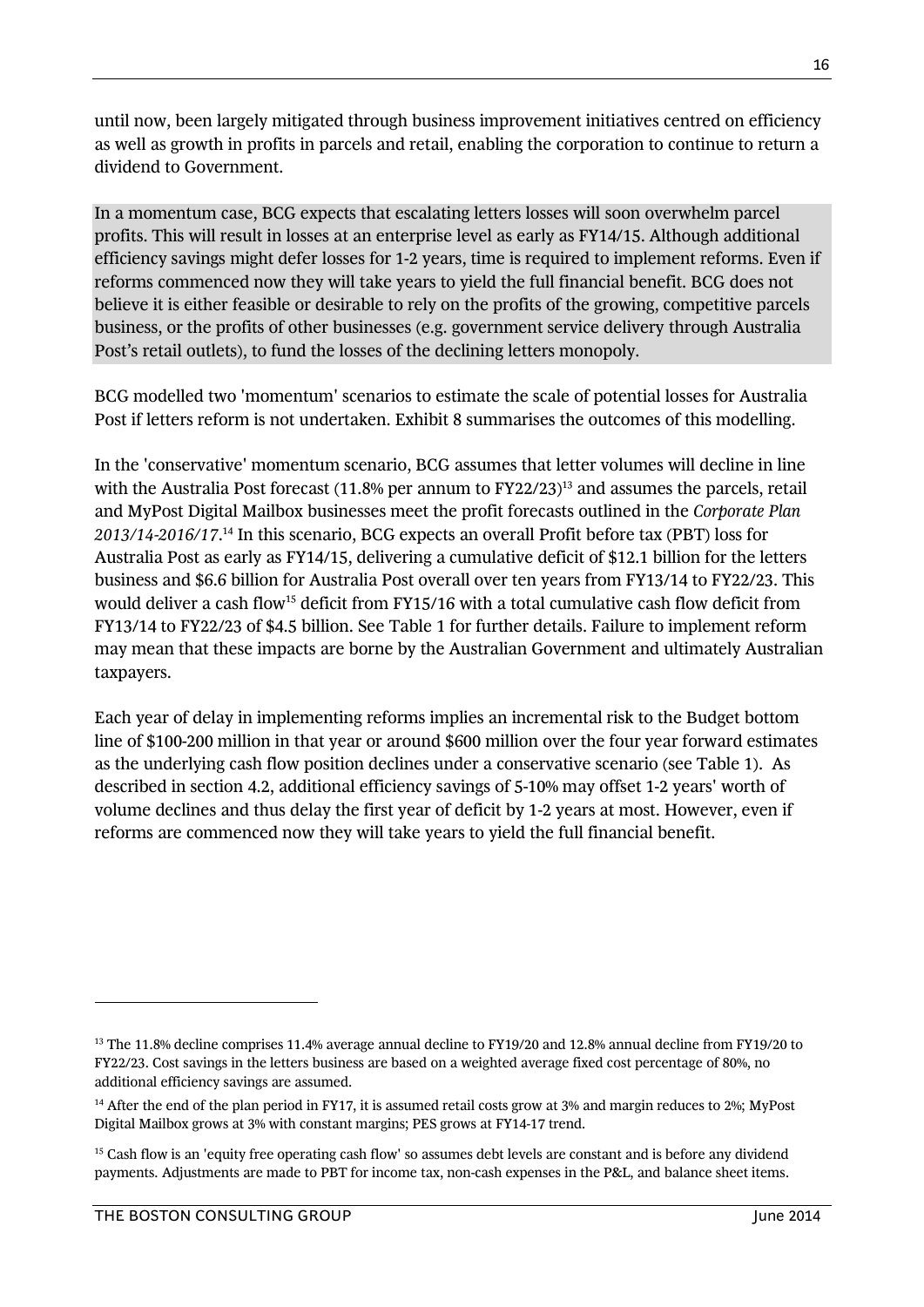

#### **Exhibit 8: In a momentum case, losses in letters will soon overwhelm parcel profits**

**Table 1: Australia Post PBT and cash flow under the 'conservative' momentum case**

| FY                    |     |        |        |        |        | 13/14 14/15 15/16 16/17 17/18 18/19 19/20 |        | 20/21  | 21/22 22/23                |        | $\Sigma$ 10<br>years |
|-----------------------|-----|--------|--------|--------|--------|-------------------------------------------|--------|--------|----------------------------|--------|----------------------|
| PBT<br>(\$m)          | 160 | $-150$ | $-330$ | $-450$ | $-640$ | -790                                      | $-920$ |        | $-1,050$ $-1,170$ $-1,280$ |        | -6.620               |
| Cash<br>flow<br>\$m\$ | 280 | 110    | -80    | $-160$ | $-430$ | $-580$                                    | $-710$ | $-840$ | $-960$                     | -1.080 | $-4,450$             |

In contrast, the 'optimistic' momentum scenario assumes that letter volumes decline at the shallower end of BCG's estimated range (8.4% per annum to FY22/23) and that parcels profit grows at faster levels in line with the experience over FY08/09 to FY12/13. In this scenario, BCG also expects an overall PBT loss for Australia Post as early as FY14/15, but expects lower cumulative deficits over ten years from FY13/14 to FY22/23 of \$10.9 billion for the letters business and \$4.0 billion for Australia Post overall. Similarly, a cash flow deficit is delayed to FY17/18, with a total cumulative cash flow deficit from FY13/14 to FY22/23 of \$1.9 billion.

The difference between cumulative losses and the cumulative cash flow deficit of \$2.2 billion is in large part driven by an accounting change in relation to Australia Post pension liabilities which has not impacted expected cash contributions to the fund. Although not a focus of the Assessment, BCG notes that with other postal operators, changes in investment markets have had significant impacts on funding needs and future increases in required cash contributions could reduce cash flow and bring it back in line with expected losses.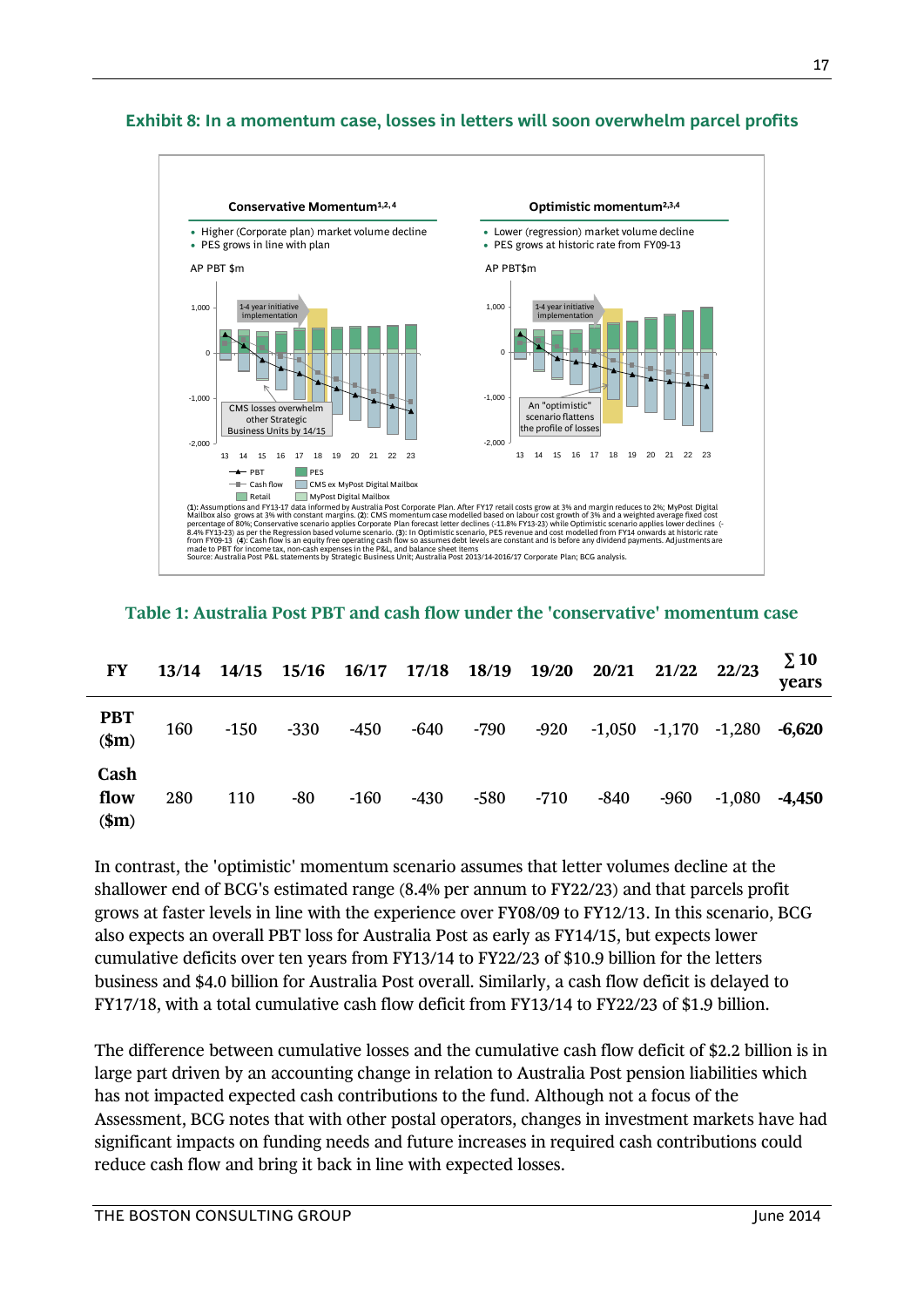When considering the 'optimistic' momentum scenario it is worth noting that the parcels and retail businesses are also facing challenges. Although a detailed assessment of parcels and retail is out of scope for this work, BCG understands that both businesses operate in competitive markets and are exposed to volume and margin pressures, so continued growth as shown above is very optimistic.

The retail business is under pressure from declining letter volumes and falling foot traffic due to the introduction of digital alternatives for making payments. BCG has not assessed the retail business as it is out of scope for this work. However our overseas experience suggests that financial contributions from Australia Post's proposals to invest in or extend activities in, for example, government service delivery through Australia Post's retail outlets, are unlikely to fund losses in the letters business.

BCG also advises caution when trying to subsidise letters with profit from the parcels business. In other markets where BCG has observed this practice (e.g., trying to maximise profit in parcels via price increases to offset letters losses) it has typically led to an erosion of competitiveness.

Given lead times with the implementation of interventions, it will likely take years for the full financial impact of any reforms to be felt. Therefore, it is important for Australia Post to plan for the expected financial impact in FY17/18. Depending on continuing profit growth in other business units is risky, and it is prudent for the letters business to prepare for the more conservative market volume scenario. BCG believes the 'conservative' momentum scenario appropriately sets the context for policy decision making.

## **4.4. Current service standards for letter delivery exceed the demands of most customers**

Postal services are mostly sold to business customers. However the service requirements of these customers are determined by the needs of receivers, in terms of how they use, and how much they value, postal services. Understanding the needs of receivers is a good way of determining the extent to which service standards are aligned to customer demand.

BCG believes that service levels under the current model of letter delivery exceed the demands of most customers. This is supported by analysis of both BCG and Australia Post survey data.

BCG data on mail usage<sup>16</sup> shows only one third of customers use their mail directly on the day they receive it. Approximately two-thirds of customers use their mail a few times a week or less and therefore do not need five day delivery.

<sup>16</sup> "Consumer requirements of mail service levels"; survey of 400 customers in Australia and 400 each in 13 peer countries cited in *The Postman Always Brings Twice: Receiver-driven Transformation of the Mail Business Model*, Bas van Heel, Marco Airoldi, Sjoerd Bos, March 2011.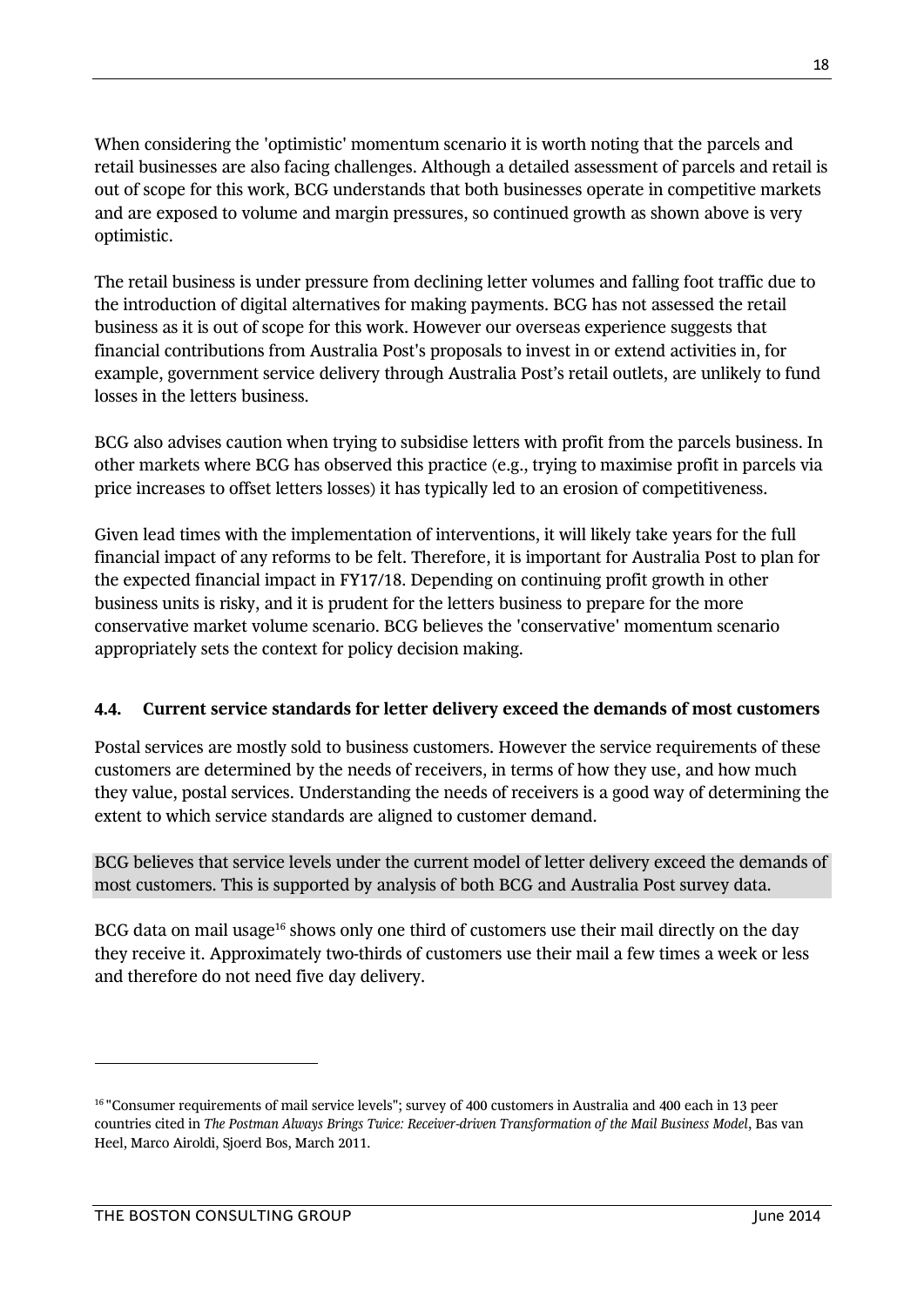BCG analysis of the results of a 2014 survey of 8,000 customers, conducted by Australia Post, showed approximately half of survey respondents in all segments were willing to accept a move to three day delivery, with only about a third rejecting this change and the remainder neutral (see Exhibit 9). Further, among those customers who would reject a move to three day delivery, only an average of 5% would be willing to pay \$25 per annum to retain current standards. Over three quarters of these customers would not be willing to pay to retain five day delivery, even at a lower price, with little variation across segments. We believe that willingness to pay is a reasonable proxy for the true level of customer need.

There is a greater level of customer sensitivity towards changes to delivery location. On average, only one-quarter of customers in Australia Post's survey would support a move to PO Box rather than home delivery. However, only 6% of Australians would be willing to pay \$30 per annum to retain home delivery, again with only slightly higher willingness among high income and remote customers. Around three-quarters of Australians across all segments would not accept paying \$30 per annum or a lower amount to retain home delivery.

#### **Exhibit 9: A majority of Australian postal customers appear willing to accept reductions in delivery frequency**

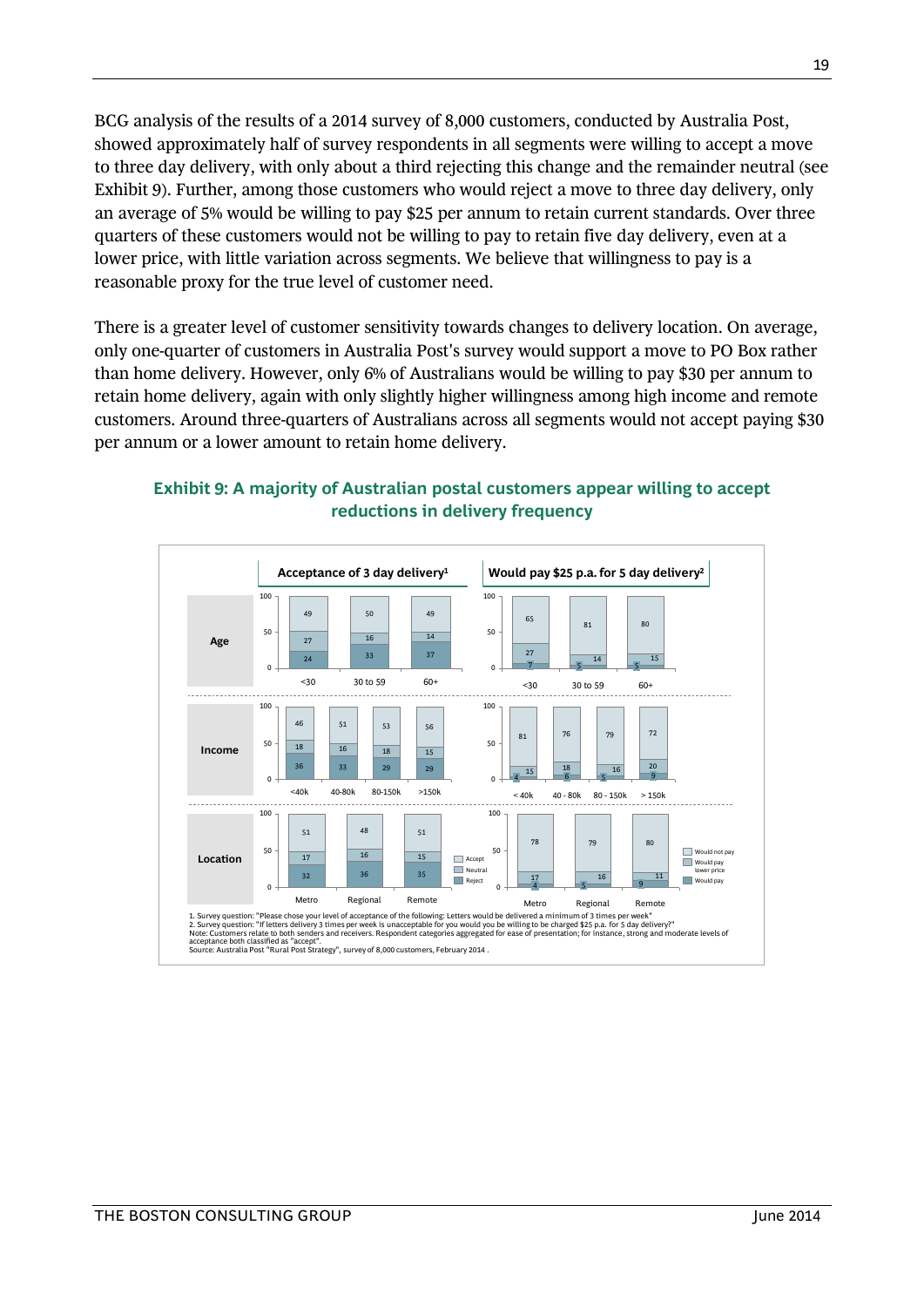# <span id="page-20-0"></span>**5. International experiences and responses**

The challenges Australia Post faces in terms of falling letter volumes are common to postal operators around the world. In many cases, these operators are already years ahead of the situation in Australia and lessons can be learned from their experiences.

Exhibit 10 provides an overview of five international case studies that illustrate different responses to the challenge of falling letter volumes. The remainder of this section provides further details on each case study.



#### **Exhibit 10: Other postal services have adopted alternative approaches to reforms**

## **5.1. PostNL – primarily operating model changes**

PostNL is fully privatised and has been operating in a liberalised mail market since 2009. It has experienced significant volume decline since 2002, with volumes reduced by 60% over the subsequent ten years. This reflects a decline in both Dutch letter volumes and PostNL's market share.

PostNL reformed its letters operations through a series of efficiency programs, or "Master Plans", beginning in 2001 and revised in 2006, 2008 and 2011.

Price increases implemented by PostNL have been limited due to strong last mile competition in the domestic letters market. However, from 2012, PostNL introduced a non-priority service with a 'D+2' or 'D+3' delivery for bulk letters. The goal of this change was to consolidate delivery on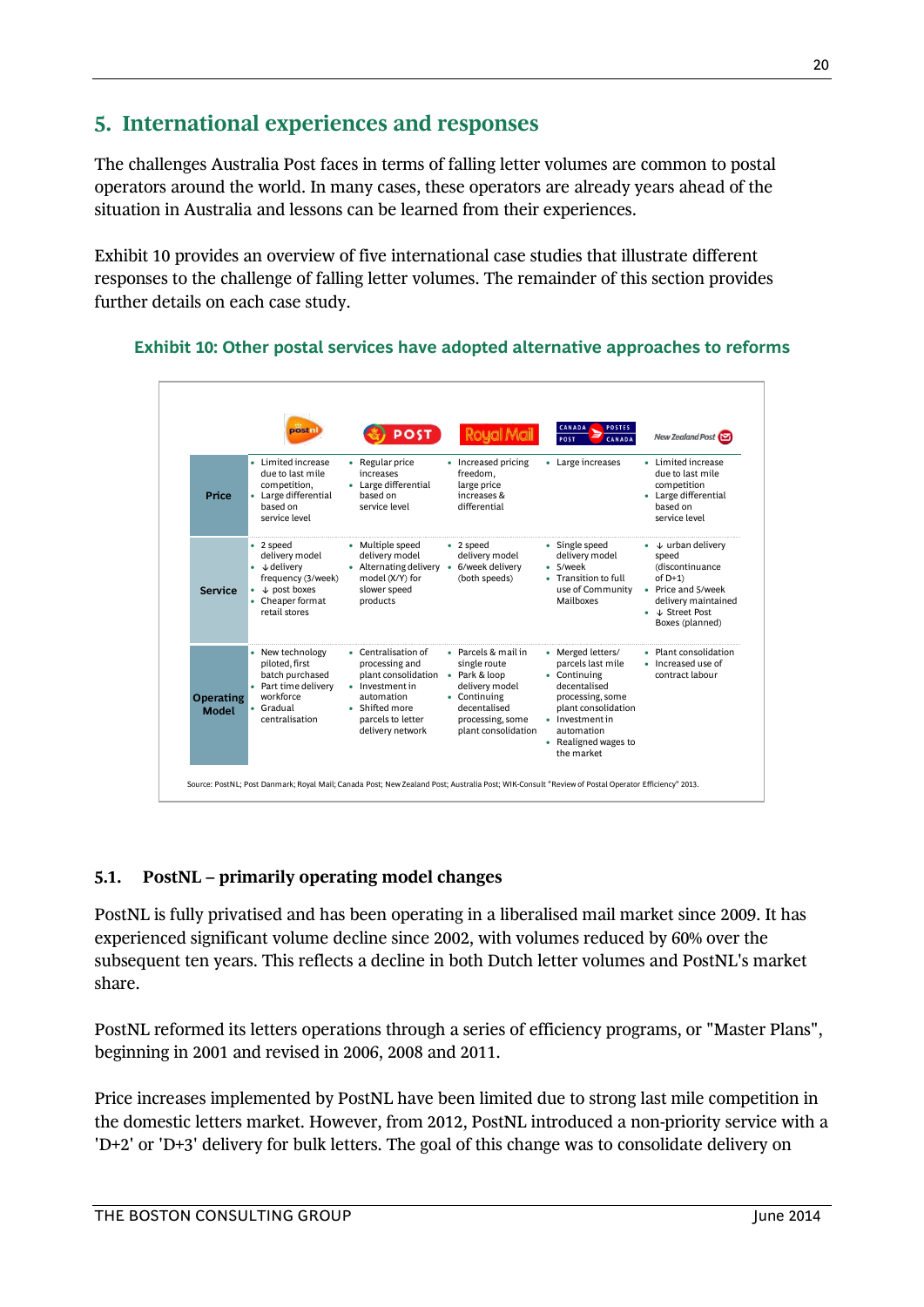three peak days per week. There is a differential in price between the D+1 and D+2 or D+3 bulk letter services of €0.46 versus €0.42 and €0.39, respectively.<sup>17</sup>

Most of PostNL's reforms focused on operating model levers and involved significant automation. PostNL had installed 286 sequence sorting machines by the end of 2005 and plans to fully integrate letter and flat sorting by 2015. This automation has facilitated significant centralisation; PostNL has significantly reduced its number of delivery offices and pick up points and plans to fully centralise letter processing. PostNL created part time delivery workforce in 2003 and has progressively transitioned to a completely part time delivery workforce since. This was achieved with a few hundred involuntary redundancies through natural attrition, strongly supported internal and external voluntary mobility, and (after 3 years of negotiations) with union support.

## **5.2. Post Danmark – primarily price and operating model**

Post Danmark was partially privatised in 2005 and operates in a fully liberalised domestic mail market. A dramatic decrease in Danish letter volumes over the preceding decade saw a deficit in the Post Danmark letters business for the first time in 2012. Despite annual savings of 3-5% of operating expenses, it is unclear whether Post Danmark's efficiency programs will result in long term positive profitability.

Post Danmark has regularly increased prices; over 2004 to 2013, the inflation adjusted standard domestic letter price rose 67%<sup>18</sup>. 'A' and 'B' service levels are offered; B letters, under a recent legislative amendment, can be delivered up to D+4, while A letters target D+1.<sup>19</sup> A-mail is currently priced at  $\epsilon$ 1.20, with B-mail at  $\epsilon$ 0.87; these prices follow rises of 12.5% and 8.3%, respectively, at the beginning of 2014.<sup>20</sup> Price rises have been facilitated by the departure of Norway Post as the only last mile competitor.

The "X/Y" distribution model and "Small Monday" have resulted in significant savings to Post Danmark. Under the "X/Y" model the service delivers non time sensitive letters every second day while "Small Monday" allows the concentration of deliveries in five days (Tuesday through Saturday) with only priority deliveries on Monday. These reforms are accompanied by daily route optimisation based on letter volumes. In addition, Post Danmark has piloted new vehicles for delivery staff to enable them to take more parcels en route.

Post Danmark is ahead of the curve in automation, and was the first European postal operator to automate sequence sorting, beginning in 1996. It has also automated the sorting of flats and mechanical handling of unaddressed letters. Reinvestment in automation continues. As a result of this automation, Post Danmark has been able to rapidly consolidate letters processing centres,

<sup>17</sup> Reference is to the cost of small letter mail as detailed in 'Postal Rates as from January 2014', PostNL, for bulk mailings of between 250 to 2,500 items. Exact prices are  $\epsilon$ 0.464 (for D+1),  $\epsilon$ 0.421 (D+2), and  $\epsilon$ 0.397 (D+3).

<sup>18</sup> Letter Prices in Europe, Deutsche Post DHL, March 2014.

<sup>19</sup> 'General terms and conditions for domestic letters applicable from 1 March 2014', Post Danmark, 2014.

<sup>20</sup> 'Post Danmark to push stamp prices up 12.5%', http://postandparcel.info/58239/news/companies/post-danmark-topush-stamp-prices-up-12-5/.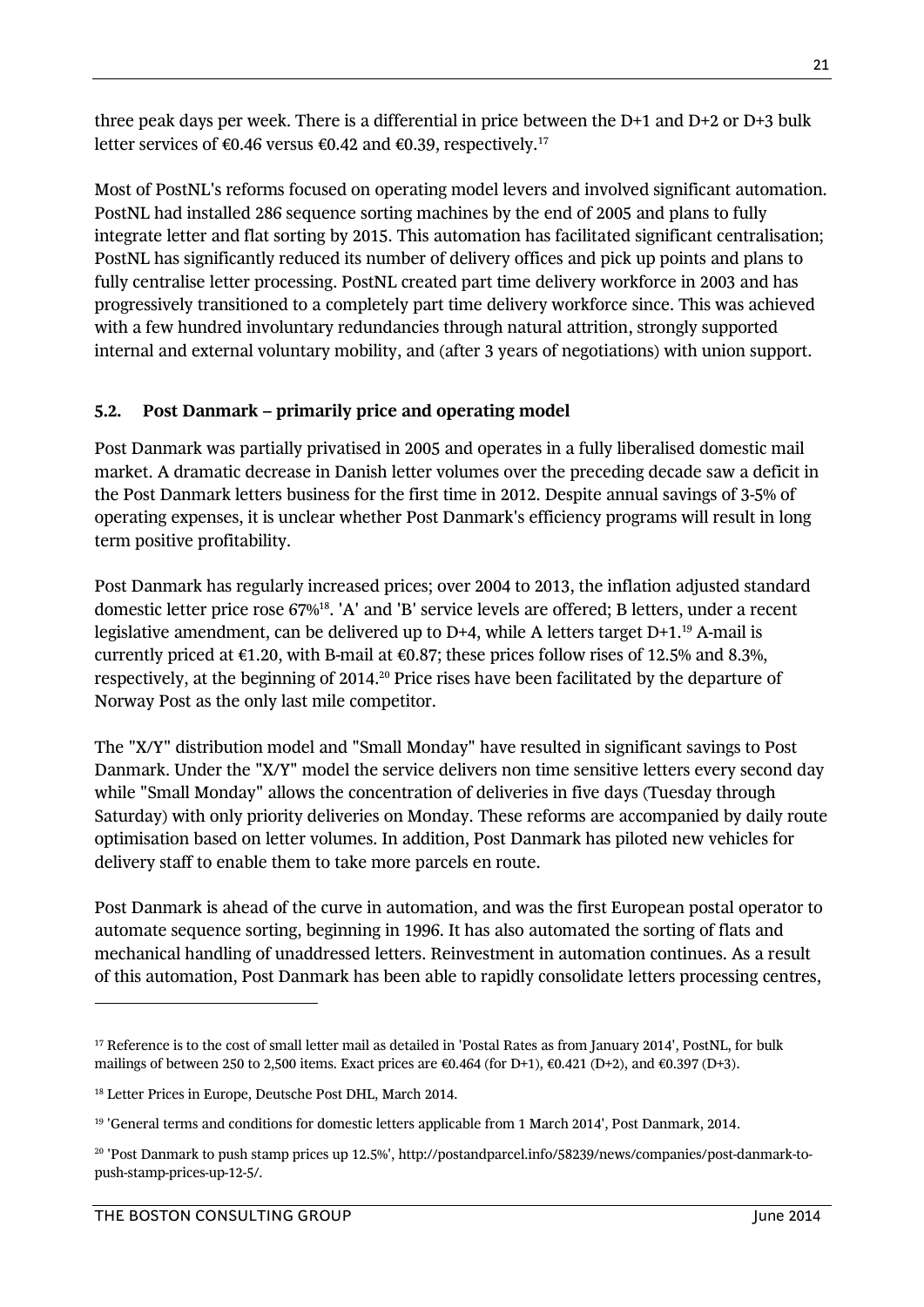from eight to three between 2003 and 2010. Post Danmark also more than halved the number of delivery offices between 2000 and 2012.

## **5.3. Royal Mail – primarily price and operating model**

Royal Mail was partially privatised in late 2013, with the UK Government retaining a 30% ownership share and full ownership of the retail network. Although Royal Mail's service monopoly ended in 2006, it did not face significant competition on last mile delivery until the entry of TNT in April 2012. Addressed letter volumes processed by Royal Mail declined at a rate of 7.4% per annum from 2007 to 2012.

The UK has had a two-tier basic letter delivery service in operation since 1968. First-class letters target D+1 delivery, while second class letters target D+2 or D+3. Both services are delivered six days per week. Frequency and speed of delivery standards are set by the UK government regulator; while Royal Mail is obligated to meet these service standards, competitors are not.

Prices of both first- and second-class letters have risen significantly over the last decade, especially following market liberalisation. In 2012, the UK postal regulatory environment was restructured in line with the Hooper report and price controls on first-class letters were removed, though a regulatory cap remains on second-class letters. Following the relaxing of price controls, first-class stamps increased in price from 46p to 60p, and second-class from 36p to 50p; a further small rise occurred in March 2014. Over the past three decades, the pricing premium for first-class letters has varied between around 20% to 40%.

Royal Mail has implemented an active transformation program to manage declining letter volumes. A particular focus has been increased efficiency in delivery systems, with increased use of automation in sequencing and sorting, merger of postal routes and shifts to a park and loop delivery model, but largely maintaining decentralised processing (with some plant consolidation). In March 2014, it announced plans to cut 1,600 jobs, accompanied by 300 hires, from a workforce of around 150,000.

## **5.4. Canada Post – primarily price and service**

Canada Post remains a government-owned enterprise with a monopoly on letters under 500g. Letter volumes in Canada have fallen 20% since their peak in 2007, with Canada Post recording underlying financial losses in recent years.

Canada Post is obligated to target five day per week delivery, and has traditionally outperformed its performance standards: for example, delivering at D+1 rather than D+2 for metro to metro areas. Reducing such over-servicing has been one avenue for reform. In addition, in March 2014, the price of the basic letter service was increased from C\$0.63 to C\$0.85 for stamps bought in booklets, and to C\$1.00 when bought individually. Simultaneously, Canada Post is planning to increase reliance on community mailboxes, in order to significantly phase out door-to-door delivery in a number of urban centres over five years. This is expected to result in the loss of 6,000 to 8,000 jobs (from a workforce of around 70,000), through attrition. Canada Post is also reorganising and rationalising delivery routes over its large territory.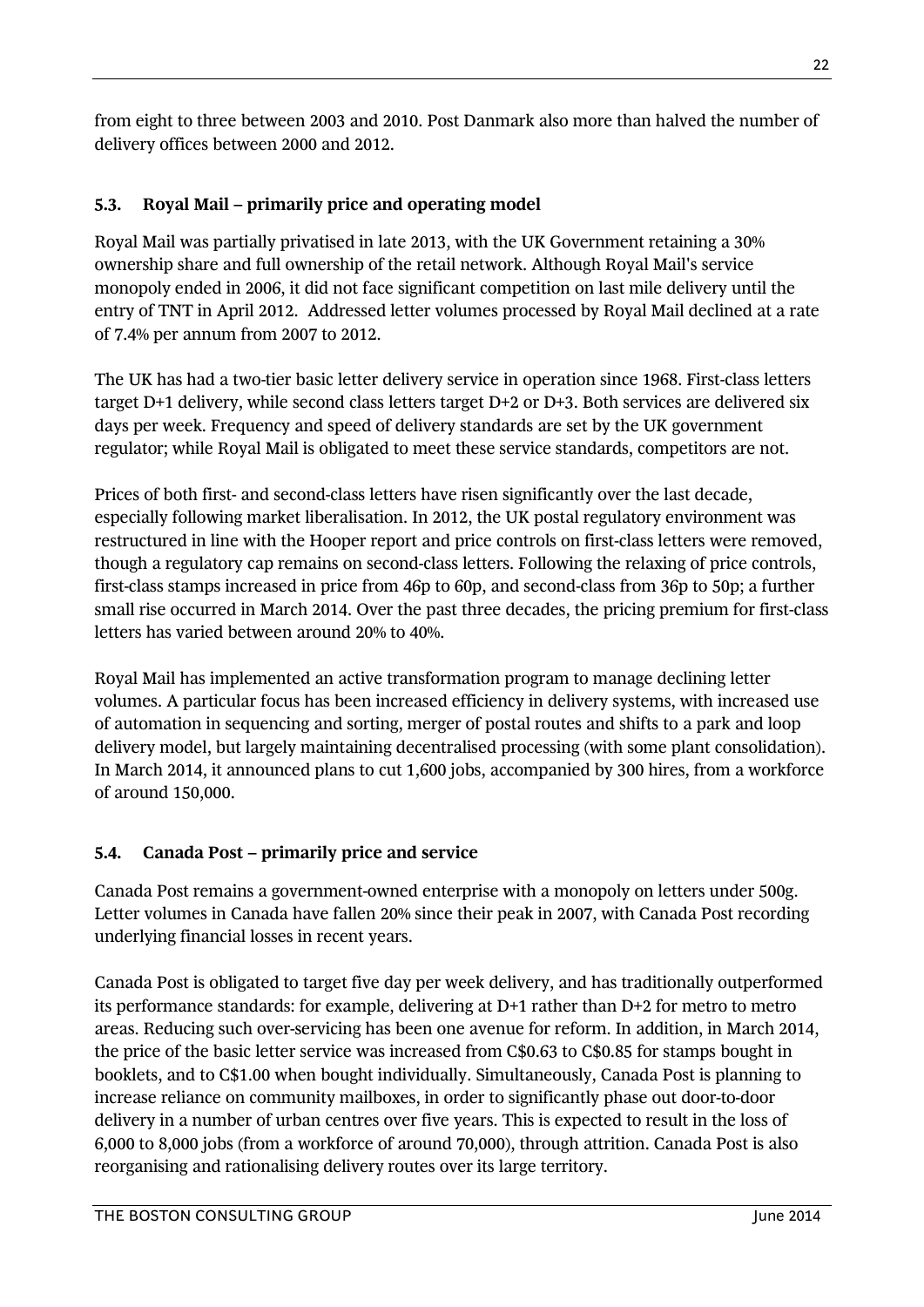#### **5.5. New Zealand Post – primarily price and service**

While the New Zealand Government remains the 100% shareholder in New Zealand Post, the New Zealand postal market has been liberalised since 1998. Although more than 20 postal operators are now registered with the government, and DX Mail competes directly in end-to-end letter delivery, New Zealand Post continues to control the bulk of the national letter market.

Letter volume decline started earlier in New Zealand than Australia, but recent rates of decline have been similar: addressed letter volumes fell at an average rate of -5.8% from 2008 to 2012. Similar to Australia Post, New Zealand Post anticipates strong declines in PreSort letters.

To respond to these challenges, the price of a standard letter rose to 50 cents in 2007, 60 cents in 2010, and 70 cents in 2012, with a further rise to 80 cents planned in July of this year. Although New Zealand Post does need to advise its shareholders of price rises, there is much less regulatory overhead compared to Australia. The threat of competition may have some limiting effect on price rises.

New Zealand Post has historically been obliged to deliver letters six days per week. Following public discussions through 2013, from June 2015 that obligation will drop to a 'minimum' of three days per week. Five days per week deliveries will be maintained for Rural Delivery Points, except for those Rural Delivery Points which had lower frequency as at 30 June 2013.

Since 1988, New Zealand Post has offered a 'FastPost' option, which targets next-day delivery between major metro areas, with a medium envelope priced at double the Standard rate. Until October 2013, Standard mail delivered in the originating metro area was targeted D+1; all Standard mail now targets D+3.<sup>21</sup> With reduced pressure on processing times, New Zealand Post has also been rationalising and centralising its processing facilities.

<sup>21</sup> Changes to 'across town' delivery target for standard post, http://www.nzpost.co.nz/about-us/media-centre/mediarelease/changes-to-across-town-delivery-target-for-standard-post.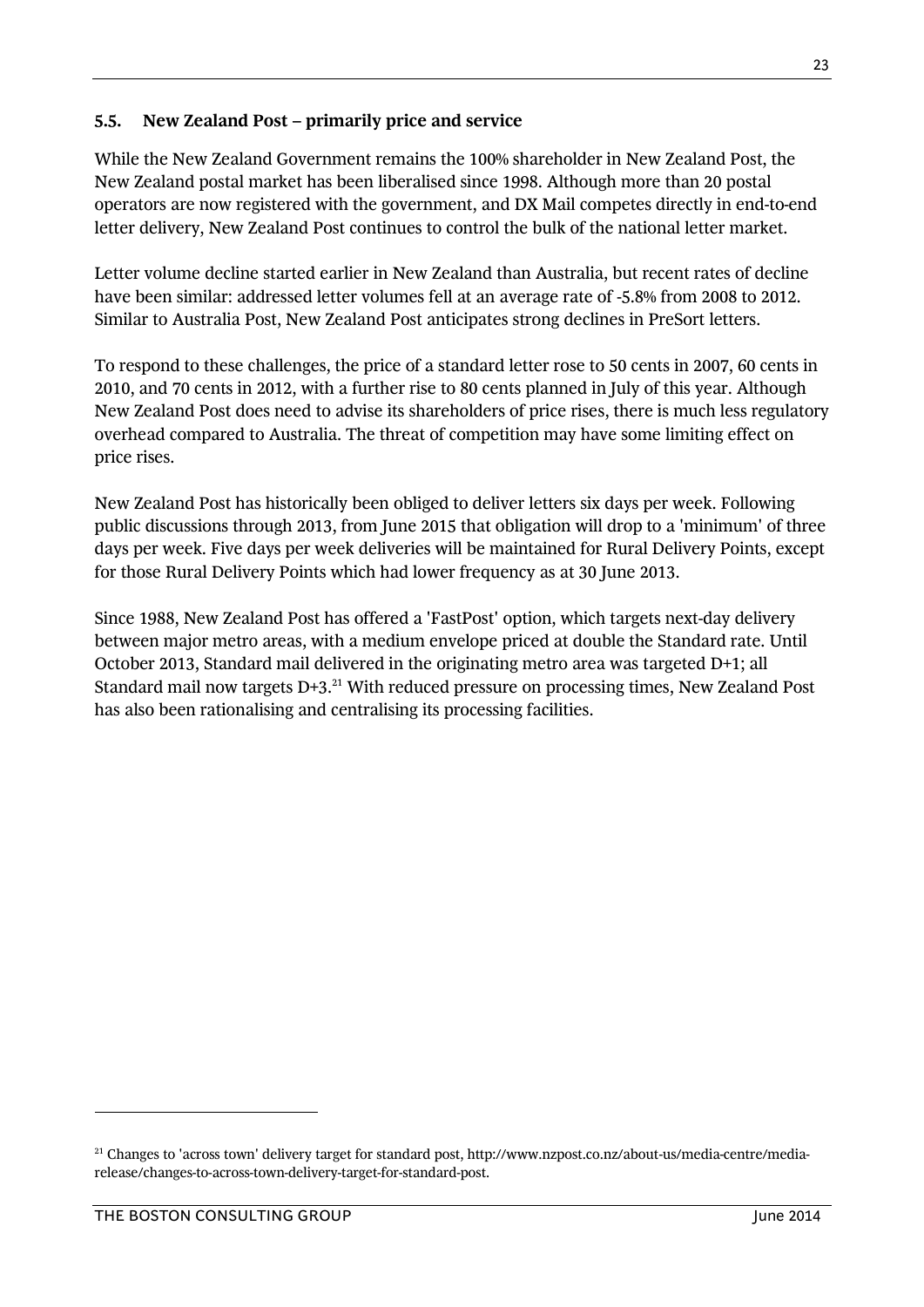# <span id="page-24-0"></span>**6. Options for addressing the challenge**

Responses by international postal operators have drawn on a mix of three types of levers – used to differing extents and in different combinations depending on the circumstances:

- Price, including the price differential between products;
- Service, including speed, frequency and delivery location; and
- Operating model, including processing model, acceptance model, labour model and indirect costs. <sup>22</sup>

The full set of levers across each of these categories is laid out in Exhibit 11.



## **Exhibit 11: Potential levers for postal reform**

Price levers can be used to align product revenue with the cost of service, and provide incentives for customers to shift to products that are lower cost to deliver. Pricing levers include:

- The price of a basic stamp; and
- The price difference between premium products and the base stamp price, for example percentage price premium paid for faster delivery.

Service levers aim to reduce costs through changes to the model of service provided to customers and closer alignment between product price and cost. Service levers include:

 $\overline{a}$ 

<sup>&</sup>lt;sup>22</sup> BCG also considered three other levers, but discounted these based on size or feasibility: delivery pricing (impractical outside of parcel network); combining last-mile job with other tasks (low value and incompatible with current last-mile job); and Street Posting Box reduction (low value and independent of other lever options).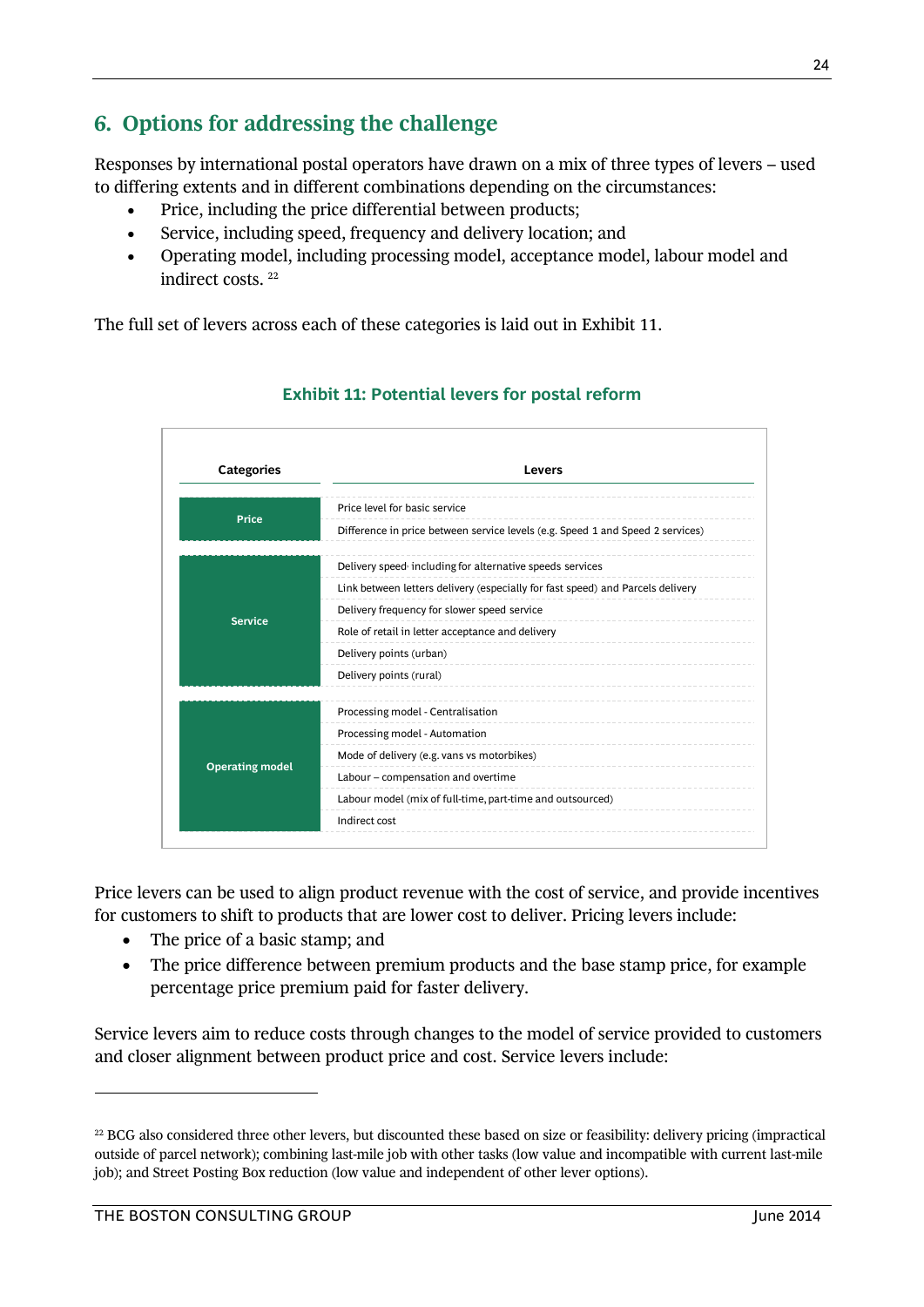- Delivery speed, which is the time between posting a letter and its delivery to a letterbox or other delivery point. Delivery speeds for ordinary letters are defined in the *Australian Postal Corporation (Performance Standards) Regulations 1998* and vary according to location (e.g. metropolitan or regional and within or between states). Changes to the delivery speed could include offering multiple delivery speeds at different price points as is the case in the Netherlands, Denmark and the UK;
- Link between letters and parcels delivery, including whether they are delivered through the same or different delivery networks;
- Delivery frequency, which is the number of days per week letters are delivered to delivery points (including letterboxes and post boxes). Daily delivery (5 days per week in Australia) is required for the delivery of faster speed services, however slower speed letters may only need to be delivered on some days. This is the case in Denmark with its "X/Y" model and "Small Monday";
- Role of retail in the letter business, including the role of retail in accepting letters, providing sorting services and managing some delivery services such as delivery to post office boxes or local delivery routes; and
- Delivery points including the mix of street letterboxes, community mailboxes (grouped mailboxes for whole streets or developments, common in Canada), road mail boxes and post office boxes.

Operating model levers aim to reduce costs through changes to the back-end operating model. In some cases, there are links between service levers and operating levers – for example some changes to delivery speed and frequency may be linked to changes in the processing model and the labour model. However, in many cases, operating model changes do not impact service levels seen by customers, but do require changes for the postal workforce. Operating model levers include:

- Centralisation of operations across fewer processing sites and delivery centres;
- Increased automation of letter processing through the investment in a greater number of and/or more sophisticated (for example able to automatically sequence a greater mix of different sizes and types of letters) automated sequencing machines;
- Changes to the model of delivery, such as the mix of motorbikes, vans or alternative vehicles, or innovations in the delivery approach such as the park and loop delivery model used in the UK;
- Labour compensation and labour model including compensation rates, level of overtime and mix of full-time, part-time and outsourced labour; and
- Indirect cost, including the proportion of costs spent on corporate support services such as finance, IT and human resources.

Postal operators embarking on reform have typically used a combination of different levers, with the specific mix of levers employed depending on local circumstances.